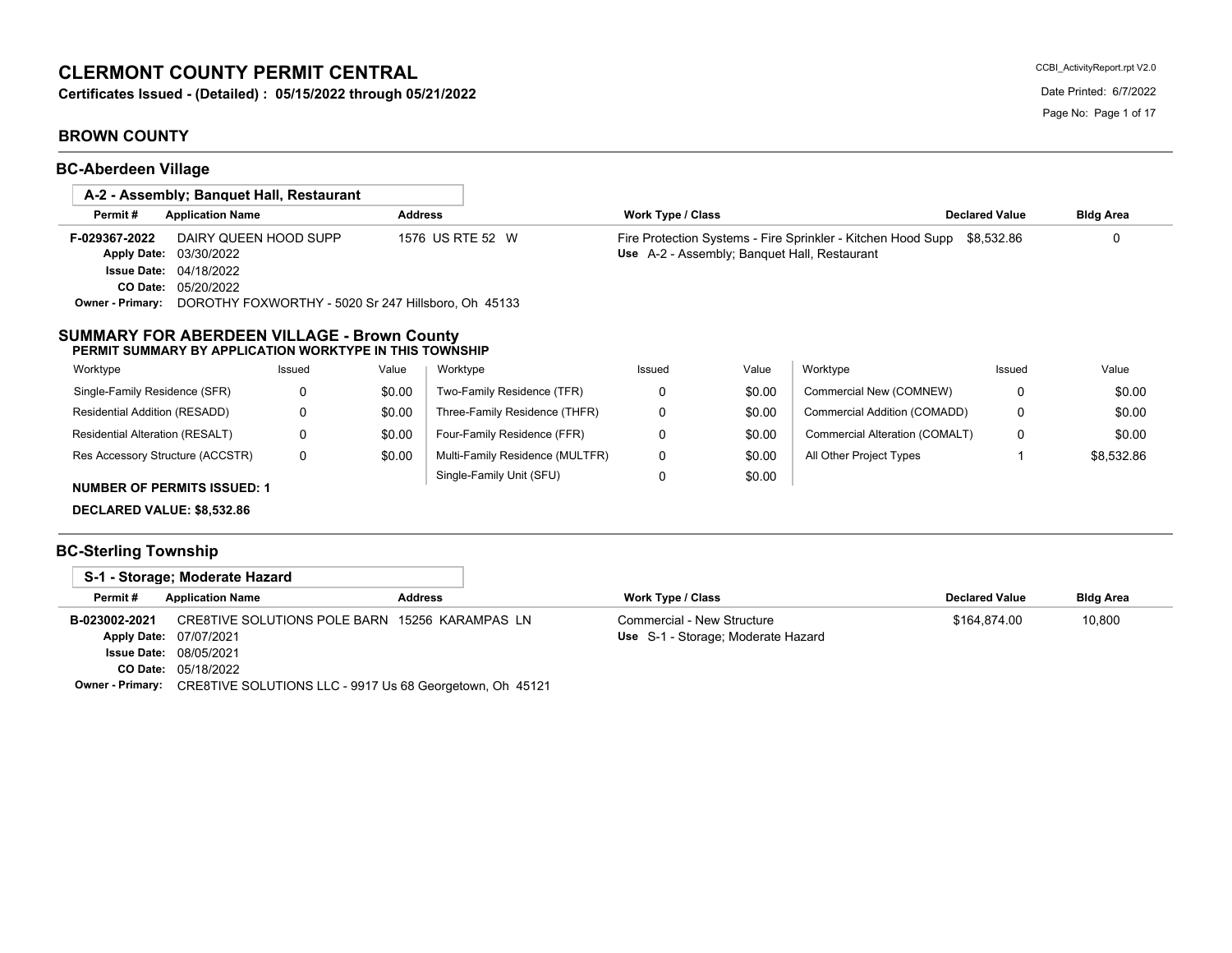#### **SUMMARY FOR Sterling Township - Brown County PERMIT SUMMARY BY APPLICATION WORKTYPE IN THIS TOWNSHIP**

| Worktype                           | Issued | Value  | Worktype                        | Issued | Value  | Worktype                       | Issued | Value        |
|------------------------------------|--------|--------|---------------------------------|--------|--------|--------------------------------|--------|--------------|
| Single-Family Residence (SFR)      |        | \$0.00 | Two-Family Residence (TFR)      |        | \$0.00 | Commercial New (COMNEW)        |        | \$164.874.00 |
| Residential Addition (RESADD)      |        | \$0.00 | Three-Family Residence (THFR)   |        | \$0.00 | Commercial Addition (COMADD)   |        | \$0.00       |
| Residential Alteration (RESALT)    |        | \$0.00 | Four-Family Residence (FFR)     |        | \$0.00 | Commercial Alteration (COMALT) |        | \$0.00       |
| Res Accessory Structure (ACCSTR)   |        | \$0.00 | Multi-Family Residence (MULTFR) |        | \$0.00 | All Other Project Types        |        | \$0.00       |
| <b>NUMBER OF PERMITS ISSUED: 1</b> |        |        | Single-Family Unit (SFU)        |        | \$0.00 |                                |        |              |

**DECLARED VALUE: \$164,874.00**

### **Summary For BROWN COUNTY**

#### **PERMIT SUMMARY BY APPLICATION WORKTYPE IN THIS COUNTY**

| Worktype                         | Issued | Value  | Worktype                        | Issued | Value  | Worktype                       | Issued | Value        |
|----------------------------------|--------|--------|---------------------------------|--------|--------|--------------------------------|--------|--------------|
| Single-Family Residence (SFR)    |        | \$0.00 | Two-Family Residence (TFR)      |        | \$0.00 | Commercial New (COMNEW)        |        | \$164,874.00 |
| Residential Addition (RESADD)    |        | \$0.00 | Three-Family Residence (THFR)   |        | \$0.00 | Commercial Addition (COMADD)   | 0      | \$0.00       |
| Residential Alteration (RESALT)  |        | \$0.00 | Four-Family Residence (FFR)     |        | \$0.00 | Commercial Alteration (COMALT) | 0      | \$0.00       |
| Res Accessory Structure (ACCSTR) |        | \$0.00 | Multi-Family Residence (MULTFR) |        | \$0.00 | All Other Project Types        |        | \$8,532.86   |
|                                  |        |        | Single-Family Unit (SFU)        |        | \$0.00 |                                |        |              |

## **NUMBER OF PERMITS ISSUED: 2**

**DECLARED VALUE: \$173,406.86**

## **CLERMONT COUNTY**

## **Amelia Village**

| R - Residential RCO |                                                                                 |                 |                          |                       |                  |
|---------------------|---------------------------------------------------------------------------------|-----------------|--------------------------|-----------------------|------------------|
| Permit#             | <b>Application Name</b>                                                         | <b>Address</b>  | Work Type / Class        | <b>Declared Value</b> | <b>Bldg Area</b> |
| B-027985-2022       | POOL ABOVE GROUND                                                               | 15 SANDPIPER CT | Residential - Alteration | \$7,000.00            |                  |
|                     | Apply Date: 02/09/2022                                                          |                 | Use R - Residential RCO  |                       |                  |
|                     | <b>Issue Date: 02/09/2022</b>                                                   |                 |                          |                       |                  |
|                     | <b>CO Date: 05/17/2022</b>                                                      |                 |                          |                       |                  |
|                     | Owner - Primary: JOSHUA & SARAH BUERGERMEIER - 15 Sandpiper Ct Amelia, Oh 45102 |                 |                          |                       |                  |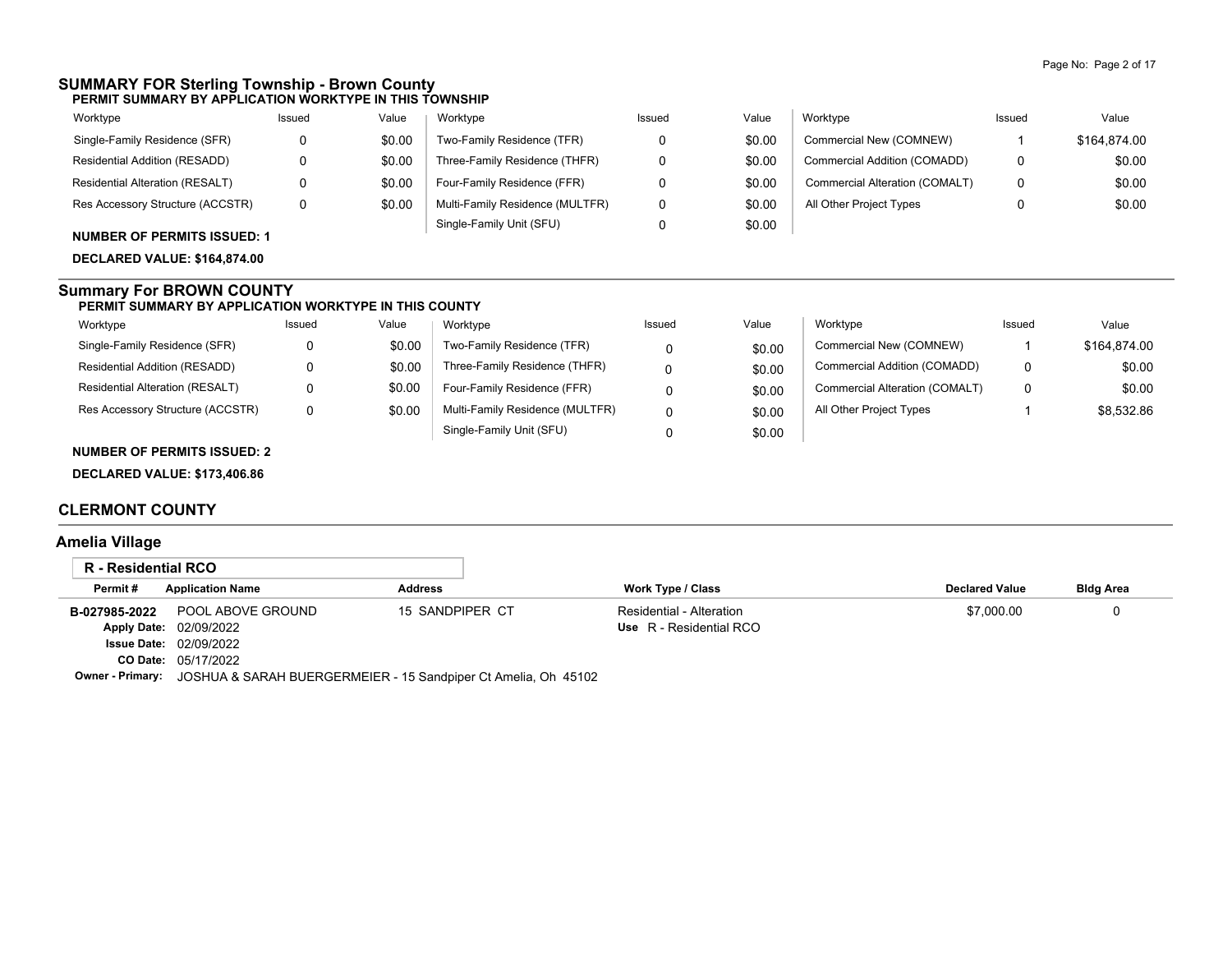## **SUMMARY FOR Amelia Village**

**PERMIT SUMMARY BY APPLICATION WORKTYPE IN THIS TOWNSHIP**

| Worktype                               | Issued | Value      | Worktype                        | Issued | Value  | Worktype                       | Issued | Value  |
|----------------------------------------|--------|------------|---------------------------------|--------|--------|--------------------------------|--------|--------|
| Single-Family Residence (SFR)          |        | \$0.00     | Two-Family Residence (TFR)      |        | \$0.00 | Commercial New (COMNEW)        |        | \$0.00 |
| Residential Addition (RESADD)          |        | \$0.00     | Three-Family Residence (THFR)   |        | \$0.00 | Commercial Addition (COMADD)   | 0      | \$0.00 |
| <b>Residential Alteration (RESALT)</b> |        | \$7,000.00 | Four-Family Residence (FFR)     |        | \$0.00 | Commercial Alteration (COMALT) | 0      | \$0.00 |
| Res Accessory Structure (ACCSTR)       | 0      | \$0.00     | Multi-Family Residence (MULTFR) |        | \$0.00 | All Other Project Types        |        | \$0.00 |
| <b>NUMBER OF PERMITS ISSUED: 1</b>     |        |            | Single-Family Unit (SFU)        |        | \$0.00 |                                |        |        |
|                                        |        |            |                                 |        |        |                                |        |        |

**DECLARED VALUE: \$7,000.00**

# **Batavia Township**

| N/A                               |                                                                                                                                                                                                                       |                              |                                    |                       |                  |
|-----------------------------------|-----------------------------------------------------------------------------------------------------------------------------------------------------------------------------------------------------------------------|------------------------------|------------------------------------|-----------------------|------------------|
| Permit#                           | <b>Application Name</b>                                                                                                                                                                                               | <b>Address</b>               | Work Type / Class                  | <b>Declared Value</b> | <b>Bldg Area</b> |
| B-023617-2021                     | TRAFFIC SIGNAL, 270-A<br>Apply Date: 07/30/2021<br><b>Issue Date: 08/12/2021</b><br><b>CO Date: 05/18/2022</b><br><b>Owner - Primary:</b> FAITH D & STEPHAN J ARMSTRONG - 270 Amelia Olive Branch Rd Amelia, Oh 45102 | 270-A AMELIA OLIVE BRANCH RD | Commercial - Alteration<br>Use N/A | \$2,500.00            | 0                |
| B-023618-2021<br>Owner - Primary: | TRAFFIC SIGNAL, 1447-A<br>Apply Date: 07/30/2021<br><b>Issue Date: 08/12/2021</b><br><b>CO Date: 05/18/2022</b><br>GIRLS SOUTHEAST CINCINNATI SOCCER ASSN INC - Po Box 30328 Cincinnati. Oh 45230                     | 1447-A CLOUGH PI             | Commercial - Alteration<br>Use N/A | \$2,500.00            | 0                |

### **R - Residential RCO**

| IN = INGGIMGI INGGUNI   |                                                                                 |                    |                                       |                       |                  |
|-------------------------|---------------------------------------------------------------------------------|--------------------|---------------------------------------|-----------------------|------------------|
| Permit#                 | <b>Application Name</b>                                                         | <b>Address</b>     | <b>Work Type / Class</b>              | <b>Declared Value</b> | <b>Bldg Area</b> |
| B-013853-2020           | <b>DIYANNI HOMES</b>                                                            | 337 LUCY RUN RD    | Residential - Single Family Residence | \$489,751.00          | 5,356            |
| <b>Apply Date:</b>      | 06/19/2020                                                                      |                    | Use R - Residential RCO               |                       |                  |
|                         | <b>Issue Date: 07/31/2020</b>                                                   |                    |                                       |                       |                  |
|                         | <b>CO Date: 05/17/2022</b>                                                      |                    |                                       |                       |                  |
|                         | <b>Owner - Primary:</b> CARL W & DAWN N FITE - 337 Lucy Run Rd Amelia, Oh 45102 |                    |                                       |                       |                  |
| B-023454-2021           | <b>FISCHER SFH</b>                                                              | 1362 GRANDSTAND LN | Residential - Single Family Residence | \$225,632.00          | 4,159            |
|                         | Apply Date: 07/26/2021                                                          |                    | Use R - Residential RCO               |                       |                  |
|                         | <b>Issue Date: 07/28/2021</b>                                                   |                    |                                       |                       |                  |
|                         | CO Date: 05/20/2022                                                             |                    |                                       |                       |                  |
| <b>Owner - Primary:</b> | MELINDA SIPES CORCORAN - 1362 Grandstand Ln Batavia, Oh 45103                   |                    |                                       |                       |                  |
| B-025857-2021           | <b>GARAGE DETACHED</b>                                                          | 4323 ELIZABETH DR  | Residential - Accessory Structure     | \$35,000.00           | 1,200            |
| <b>Apply Date:</b>      | 10/22/2021                                                                      |                    | Use R - Residential RCO               |                       |                  |
| <b>Issue Date:</b>      | 11/02/2021                                                                      |                    |                                       |                       |                  |
|                         | CO Date: 05/19/2022                                                             |                    |                                       |                       |                  |
| <b>Owner - Primary:</b> | ROBIN NEWMAN - 4323 Elizabeth Dr Batavia, Oh 45103                              |                    |                                       |                       |                  |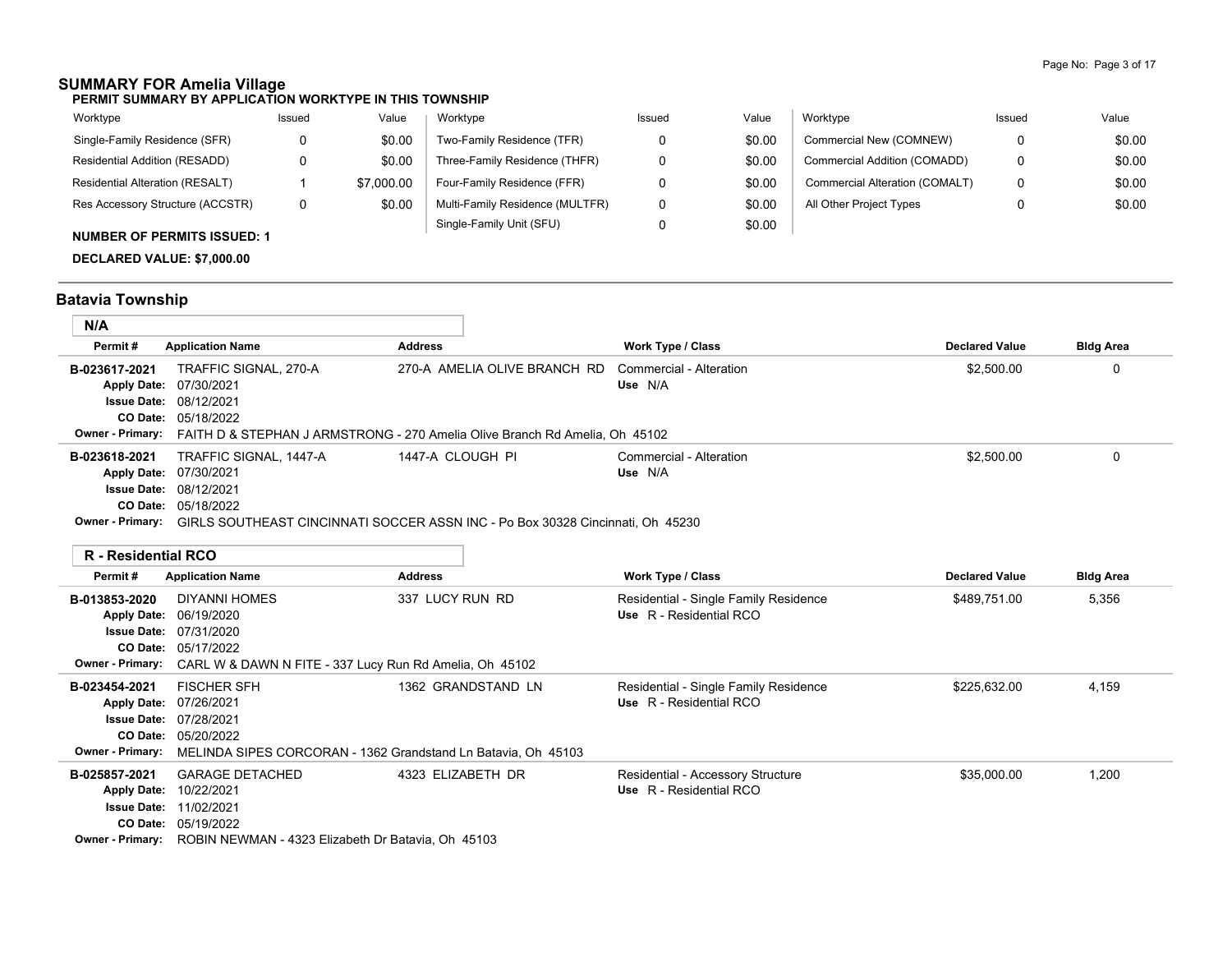Page No: Page 4 of 17

| B-030073-2022<br>CO Date:<br><b>Owner - Primary:</b> | <b>HVAC REPLACEMENT</b><br>Apply Date: 04/20/2022<br><b>Issue Date: 04/20/2022</b><br>05/20/2022                                                                                        | 41 MT HOLLY LN<br>DAVID & EILEEN M CO TRUSTEES DOWLER - 41 Mount Holly Ln Amelia, Oh 45102 | Residential - HVAC Replacement<br>Use R - Residential RCO | \$7,000.00  |  |
|------------------------------------------------------|-----------------------------------------------------------------------------------------------------------------------------------------------------------------------------------------|--------------------------------------------------------------------------------------------|-----------------------------------------------------------|-------------|--|
| B-030406-2022<br>CO Date:                            | <b>HVAC REPLACEMENT</b><br>Apply Date: 04/26/2022<br><b>Issue Date: 04/26/2022</b><br>05/16/2022<br><b>Owner - Primary:</b> REVA W SEATON TRUSTEE - 255 Mount Holly Rd Amelia, Oh 45102 | 255 MT HOLLY RD                                                                            | Residential - HVAC Replacement<br>Use R - Residential RCO | \$20,000.00 |  |
| B-031355-2022<br>Owner - Primary:                    | <b>HVAC REPLACEMENT</b><br>Apply Date: 05/10/2022<br><b>Issue Date: 05/10/2022</b><br><b>CO Date: 05/20/2022</b><br>DENNIS L & ANNE K SAXTON - 2029 Woodbrook Dr Amelia, Oh 45102       | 2029 WOOD BROOK DR                                                                         | Residential - HVAC Replacement<br>Use R - Residential RCO | \$4,520.00  |  |

## **SUMMARY FOR Batavia Township**

**PERMIT SUMMARY BY APPLICATION WORKTYPE IN THIS TOWNSHIP**

| Worktype                               | Issued | Value        | Worktype                        | Issued | Value  | Worktype                       | Issued   | Value       |
|----------------------------------------|--------|--------------|---------------------------------|--------|--------|--------------------------------|----------|-------------|
| Single-Family Residence (SFR)          |        | \$715.383.00 | Two-Family Residence (TFR)      |        | \$0.00 | Commercial New (COMNEW)        | 0        | \$0.00      |
| Residential Addition (RESADD)          | 0      | \$0.00       | Three-Family Residence (THFR)   |        | \$0.00 | Commercial Addition (COMADD)   | 0        | \$0.00      |
| <b>Residential Alteration (RESALT)</b> | J      | \$31.520.00  | Four-Family Residence (FFR)     |        | \$0.00 | Commercial Alteration (COMALT) | <u>.</u> | \$5,000.00  |
| Res Accessory Structure (ACCSTR)       |        | \$35,000.00  | Multi-Family Residence (MULTFR) |        | \$0.00 | All Other Project Types        | د.       | \$31,520.00 |
| <b>NUMBER OF PERMITS ISSUED: 8</b>     |        |              | Single-Family Unit (SFU)        |        | \$0.00 |                                |          |             |

**DECLARED VALUE: \$786,903.00**

## **Franklin Township**

| <b>R</b> - Residential RCO |                               |                                                                                    |                          |                       |                  |
|----------------------------|-------------------------------|------------------------------------------------------------------------------------|--------------------------|-----------------------|------------------|
| Permit#                    | <b>Application Name</b>       | <b>Address</b>                                                                     | <b>Work Type / Class</b> | <b>Declared Value</b> | <b>Bldg Area</b> |
| B-030313-2022              | ELECTRIC POLE BARN            | 1258 SR 133                                                                        | Residential - Alteration | \$3,000.00            | 0                |
|                            | Apply Date: 04/25/2022        |                                                                                    | Use R - Residential RCO  |                       |                  |
|                            | <b>Issue Date: 04/25/2022</b> |                                                                                    |                          |                       |                  |
|                            | <b>CO Date: 05/18/2022</b>    |                                                                                    |                          |                       |                  |
|                            |                               | <b>Owner - Primary:</b> JAMES F & M J MAYNARD - Po Box 145 Felicity, Oh 45120-0145 |                          |                       |                  |
|                            |                               |                                                                                    |                          |                       |                  |
|                            | U - Utility & Miscellaneous   |                                                                                    |                          |                       |                  |

| Permit#            | <b>Application Name</b>       | <b>Address</b>   | <b>Work Type / Class</b>        | <b>Declared Value</b> | <b>Bldg Area</b> |
|--------------------|-------------------------------|------------------|---------------------------------|-----------------------|------------------|
| B-026943-2021      | ANTENNA AT&T SOH1247          | 3358 BOLENDER RD | Commercial - Tower Alteration   | \$15,000.00           |                  |
| <b>Apply Date:</b> | 12/08/2021                    |                  | Use U - Utility & Miscellaneous |                       |                  |
|                    | <b>Issue Date: 12/11/2021</b> |                  |                                 |                       |                  |
|                    | <b>CO Date: 05/16/2022</b>    |                  |                                 |                       |                  |
|                    |                               |                  |                                 |                       |                  |

**Owner - Primary:** MARILYN & JAMES MAYNARD - Po Box 145 Felicity, Oh 45120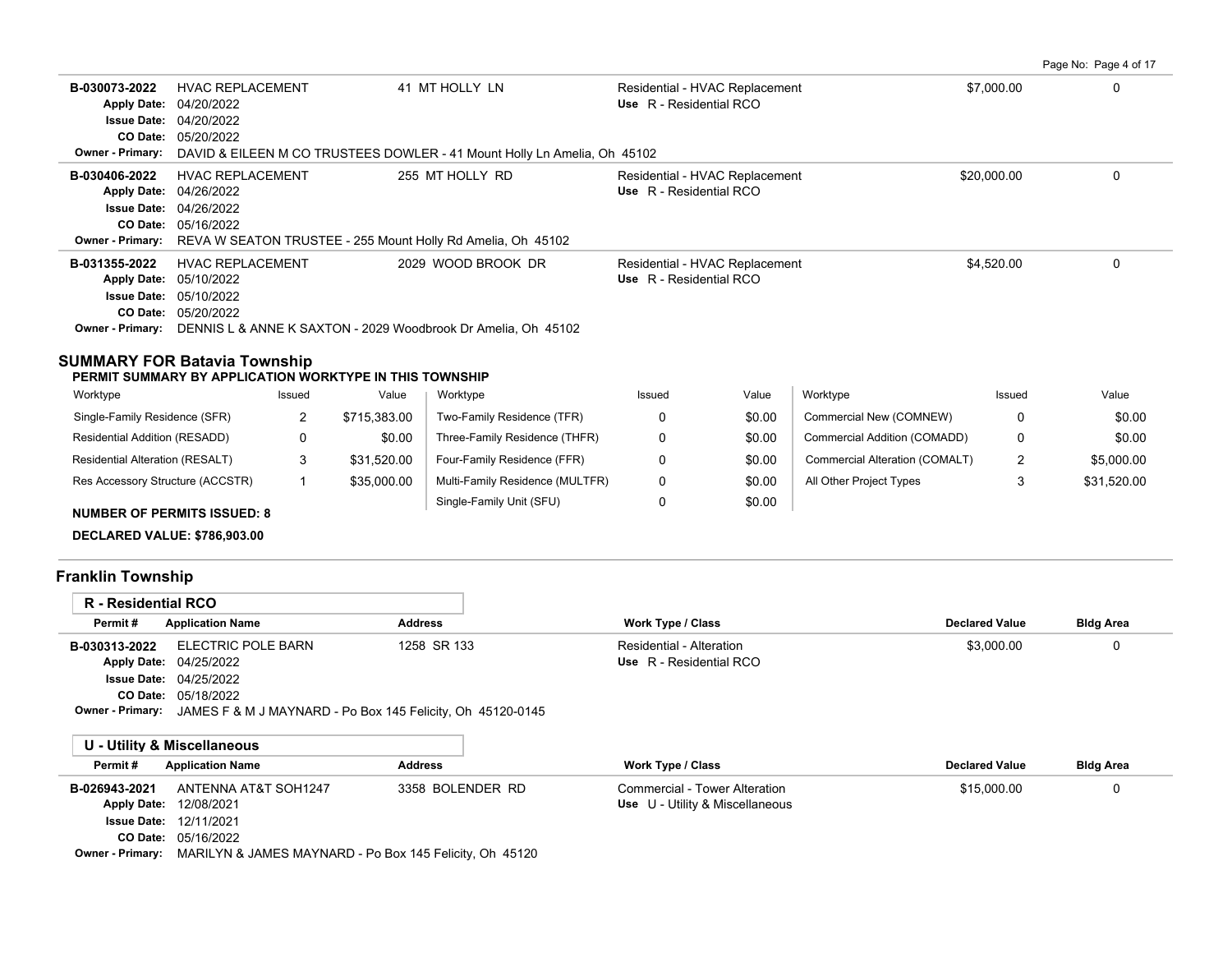## **SUMMARY FOR Franklin Township**

**PERMIT SUMMARY BY APPLICATION WORKTYPE IN THIS TOWNSHIP**

| Worktype                         | Issued | Value      | Worktype                        | Issued | Value  | Worktype                       | Issued | Value       |
|----------------------------------|--------|------------|---------------------------------|--------|--------|--------------------------------|--------|-------------|
| Single-Family Residence (SFR)    |        | \$0.00     | Two-Family Residence (TFR)      |        | \$0.00 | Commercial New (COMNEW)        | 0      | \$0.00      |
| Residential Addition (RESADD)    |        | \$0.00     | Three-Family Residence (THFR)   |        | \$0.00 | Commercial Addition (COMADD)   | 0      | \$0.00      |
| Residential Alteration (RESALT)  |        | \$3,000.00 | Four-Family Residence (FFR)     |        | \$0.00 | Commercial Alteration (COMALT) |        | \$15,000.00 |
| Res Accessory Structure (ACCSTR) | 0      | \$0.00     | Multi-Family Residence (MULTFR) |        | \$0.00 | All Other Project Types        |        | \$15,000.00 |
| $\ddot{ }$                       |        |            | Single-Family Unit (SFU)        |        | \$0.00 |                                |        |             |

## **NUMBER OF PERMITS ISSUED: 2**

**DECLARED VALUE: \$18,000.00**

## **Goshen Township**

|               | M - Mercantile: Dept. Store, Retail, Market                                         |                |                                                 |                       |                  |
|---------------|-------------------------------------------------------------------------------------|----------------|-------------------------------------------------|-----------------------|------------------|
| Permit#       | <b>Application Name</b>                                                             | <b>Address</b> | <b>Work Type / Class</b>                        | <b>Declared Value</b> | <b>Bldg Area</b> |
| B-024593-2021 | CIRCLE K #4705228                                                                   | 1600 SR 28     | Commercial - Alteration                         | \$30,000.00           | 2,826            |
|               | Apply Date: 09/08/2021                                                              |                | Use M - Mercantile; Dept. Store, Retail, Market |                       |                  |
|               | <b>Issue Date: 01/20/2022</b>                                                       |                |                                                 |                       |                  |
|               | <b>CO Date: 05/16/2022</b>                                                          |                |                                                 |                       |                  |
|               | <b>Owner - Primary:</b> MACS CONVENIENCE STORES LLC - Po Box 347 Columbus, In 47202 |                |                                                 |                       |                  |

|               | R - Residential RCO                                                                           |                |  |                                                                  |                       |                  |
|---------------|-----------------------------------------------------------------------------------------------|----------------|--|------------------------------------------------------------------|-----------------------|------------------|
| Permit#       | <b>Application Name</b>                                                                       | <b>Address</b> |  | <b>Work Type / Class</b>                                         | <b>Declared Value</b> | <b>Bldg Area</b> |
| B-021995-2021 | JOHN HILL CONSTRUCTION<br>Apply Date: 05/25/2021                                              | 1588 FAY RD    |  | Residential - Single Family Residence<br>Use R - Residential RCO | \$700,000.00          | 4,914            |
|               | <b>Issue Date: 05/26/2021</b>                                                                 |                |  |                                                                  |                       |                  |
|               | <b>CO Date: 05/19/2022</b>                                                                    |                |  |                                                                  |                       |                  |
|               | Owner - Primary: CLIFF & ANGELA DIETRICH - 1588 Fay Rd Loveland, Oh 45140                     |                |  |                                                                  |                       |                  |
| B-022533-2021 | JOHN HILL CONSTRUCTION                                                                        | 1596 FAY RD    |  | Residential - Single Family Residence                            | \$650,000.00          | 5,053            |
|               | Apply Date: 06/16/2021                                                                        |                |  | Use R - Residential RCO                                          |                       |                  |
|               | <b>Issue Date: 06/21/2021</b>                                                                 |                |  |                                                                  |                       |                  |
|               | <b>CO Date: 05/19/2022</b>                                                                    |                |  |                                                                  |                       |                  |
|               | <b>Owner - Primary:</b> RICHARD T & KATHLEEN B DITZEL - 14063 Walton Ridge Ct Mason, Oh 45040 |                |  |                                                                  |                       |                  |

## **SUMMARY FOR Goshen Township**

#### **PERMIT SUMMARY BY APPLICATION WORKTYPE IN THIS TOWNSHIP**

| Worktype                         | Issued | Value       | Worktype                        | Issued | Value  | Worktype                       | Issued   | Value       |
|----------------------------------|--------|-------------|---------------------------------|--------|--------|--------------------------------|----------|-------------|
| Single-Family Residence (SFR)    |        | .350.000.00 | Two-Family Residence (TFR)      |        | \$0.00 | Commercial New (COMNEW)        | $\Omega$ | \$0.00      |
| Residential Addition (RESADD)    |        | \$0.00      | Three-Family Residence (THFR)   |        | \$0.00 | Commercial Addition (COMADD)   | 0        | \$0.00      |
| Residential Alteration (RESALT)  |        | \$0.00      | Four-Family Residence (FFR)     |        | \$0.00 | Commercial Alteration (COMALT) |          | \$30,000.00 |
| Res Accessory Structure (ACCSTR) | 0      | \$0.00      | Multi-Family Residence (MULTFR) |        | \$0.00 | All Other Project Types        |          | \$0.00      |
|                                  |        |             | Single-Family Unit (SFU)        |        | \$0.00 |                                |          |             |

## **NUMBER OF PERMITS ISSUED: 3**

**DECLARED VALUE: \$1,380,000.00**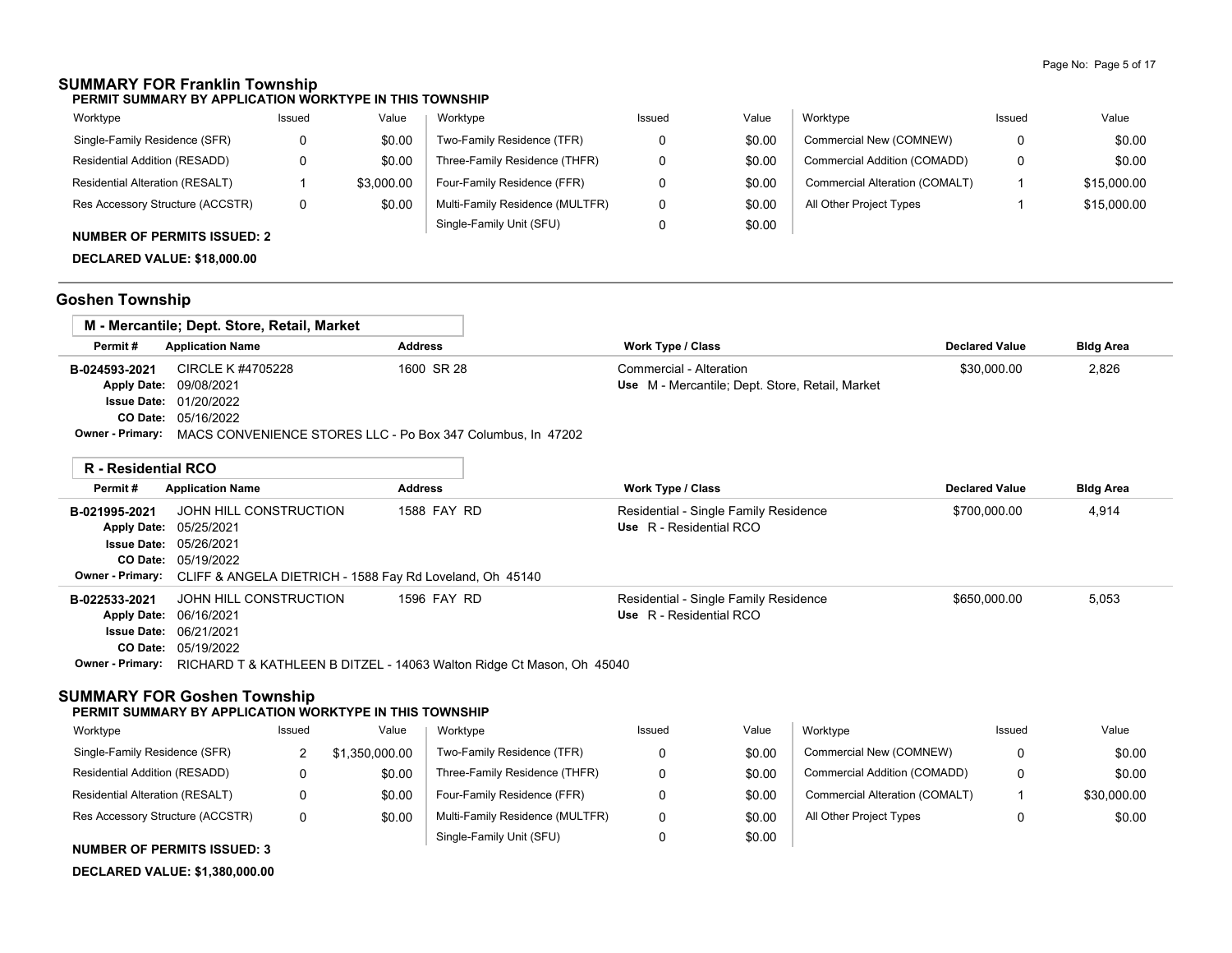**Miami Township**

| <b>B</b> - Business |                                                                           |                 |                                                                                                                 |                       |                  |
|---------------------|---------------------------------------------------------------------------|-----------------|-----------------------------------------------------------------------------------------------------------------|-----------------------|------------------|
| Permit#             | <b>Application Name</b>                                                   | <b>Address</b>  | <b>Work Type / Class</b>                                                                                        | <b>Declared Value</b> | <b>Bldg Area</b> |
| B-027048-2021       | <b>HARKY'S MOTORSPORTS ALTER</b>                                          | 944 BUSINESS 28 | Commercial - Alteration                                                                                         | \$10,000.00           | 286              |
|                     | Apply Date: 12/10/2021                                                    |                 | Use B - Business                                                                                                |                       |                  |
|                     | <b>Issue Date: 01/18/2022</b>                                             |                 |                                                                                                                 |                       |                  |
|                     | <b>CO Date: 05/16/2022</b>                                                |                 |                                                                                                                 |                       |                  |
|                     | Owner - Primary: WILLIAM E HARKLEROAD - 944 Business 28 Milford, Oh 45150 |                 |                                                                                                                 |                       |                  |
|                     |                                                                           |                 |                                                                                                                 |                       |                  |
| N/A                 |                                                                           |                 |                                                                                                                 |                       |                  |
|                     |                                                                           |                 | the contract of the contract of the contract of the contract of the contract of the contract of the contract of |                       |                  |

| Permit#       | <b>Application Name</b>                                                                             | <b>Address</b>             | <b>Work Type / Class</b> | <b>Declared Value</b> | <b>Bldg Area</b> |
|---------------|-----------------------------------------------------------------------------------------------------|----------------------------|--------------------------|-----------------------|------------------|
| B-023592-2021 | TRAFFIC SIGNAL, 5727-UTL                                                                            | 5727 WOLFPEN PLEASANT HILL | Commercial - Alteration  | \$2,500.00            | 0                |
|               | Apply Date: 07/30/2021                                                                              |                            | Use N/A                  |                       |                  |
|               | <b>Issue Date: 08/12/2021</b>                                                                       |                            |                          |                       |                  |
|               | <b>CO Date: 05/16/2022</b>                                                                          |                            |                          |                       |                  |
|               | <b>Owner - Primary:</b> SCHOOL MILFORD - 1099 State Route 131 Milford. Oh 45150                     |                            |                          |                       |                  |
| B-023595-2021 | TRAFFIC SIGNAL, 5870-UTL                                                                            | 5870 WOLFPEN PLEASANT HILL | Commercial - Alteration  | \$2,500.00            | 0                |
|               | Apply Date: 07/30/2021                                                                              | $- -$                      | Use N/A                  |                       |                  |
|               | <b>Issue Date: 08/12/2021</b>                                                                       |                            |                          |                       |                  |
|               | CO Date: 05/16/2022                                                                                 |                            |                          |                       |                  |
|               | Ourse Brimary - DDOCTOD CODDON DID OF TDANC CTATE OF OUIO - 4000 West Dread Of Calumbus - Ok. 49999 |                            |                          |                       |                  |

**Owner - Primary:** PROCTOR GORDON DIR OF TRANS STATE OF OHIO - 1980 West Broad St Columbus, Oh 43223

| <b>R</b> - Residential RCO |                                                                 |                                                                    |                                |                       |                  |
|----------------------------|-----------------------------------------------------------------|--------------------------------------------------------------------|--------------------------------|-----------------------|------------------|
| Permit#                    | <b>Application Name</b>                                         | <b>Address</b>                                                     | <b>Work Type / Class</b>       | <b>Declared Value</b> | <b>Bldg Area</b> |
| B-028641-2022              | <b>ROOF REPLACEMENT</b>                                         | 1090 HAYWARD CR                                                    | Residential - Roof Replacement | \$19,582.00           | $\Omega$         |
| <b>Apply Date:</b>         | 03/08/2022                                                      |                                                                    | Use R - Residential RCO        |                       |                  |
| <b>Issue Date:</b>         | 03/08/2022                                                      |                                                                    |                                |                       |                  |
| CO Date:                   | 05/20/2022                                                      |                                                                    |                                |                       |                  |
| Owner - Primary:           | ANTHONY W & NICOLE A HAYES - 1090 Hayward Cir Milford, Oh 45150 |                                                                    |                                |                       |                  |
| B-028683-2022              | BLDG, ELEC                                                      | 818 BRAMBLEWOOD DR                                                 | Residential - Alteration       | \$20,000.00           | 247              |
| <b>Apply Date:</b>         | 03/09/2022                                                      |                                                                    | Use R - Residential RCO        |                       |                  |
|                            | <b>Issue Date: 03/11/2022</b>                                   |                                                                    |                                |                       |                  |
| CO Date:                   | 05/16/2022                                                      |                                                                    |                                |                       |                  |
| <b>Owner - Primary:</b>    | KEITH & JANE STOCK - 818 Bramblewood Dr Loveland, Oh 45140      |                                                                    |                                |                       |                  |
| B-028956-2022              | <b>DECK</b>                                                     | 866 MIAMIRIDGE DR                                                  | Residential - Addition         | \$20,000.00           | 500              |
|                            | Apply Date: 03/15/2022                                          |                                                                    | Use R - Residential RCO        |                       |                  |
| <b>Issue Date:</b>         | 03/21/2022                                                      |                                                                    |                                |                       |                  |
|                            | CO Date: 05/17/2022                                             |                                                                    |                                |                       |                  |
| <b>Owner - Primary:</b>    |                                                                 | MICHAEL & SAMANTHA GERLACH - 866 Miamiridge Dr Loveland, Oh 45140  |                                |                       |                  |
| B-029143-2022              | <b>ROOF REPLACEMENT</b>                                         | 1642 SQUIRES WOOD CT                                               | Residential - Roof Replacement | \$9,496.25            | 0                |
|                            | Apply Date: 03/22/2022                                          |                                                                    | Use R - Residential RCO        |                       |                  |
|                            | <b>Issue Date: 03/22/2022</b>                                   |                                                                    |                                |                       |                  |
|                            | CO Date: 05/19/2022                                             |                                                                    |                                |                       |                  |
| <b>Owner - Primary:</b>    |                                                                 | KARL J & SHANNON S TREIER - 1642 Squires Wood Ct Milford, Oh 45150 |                                |                       |                  |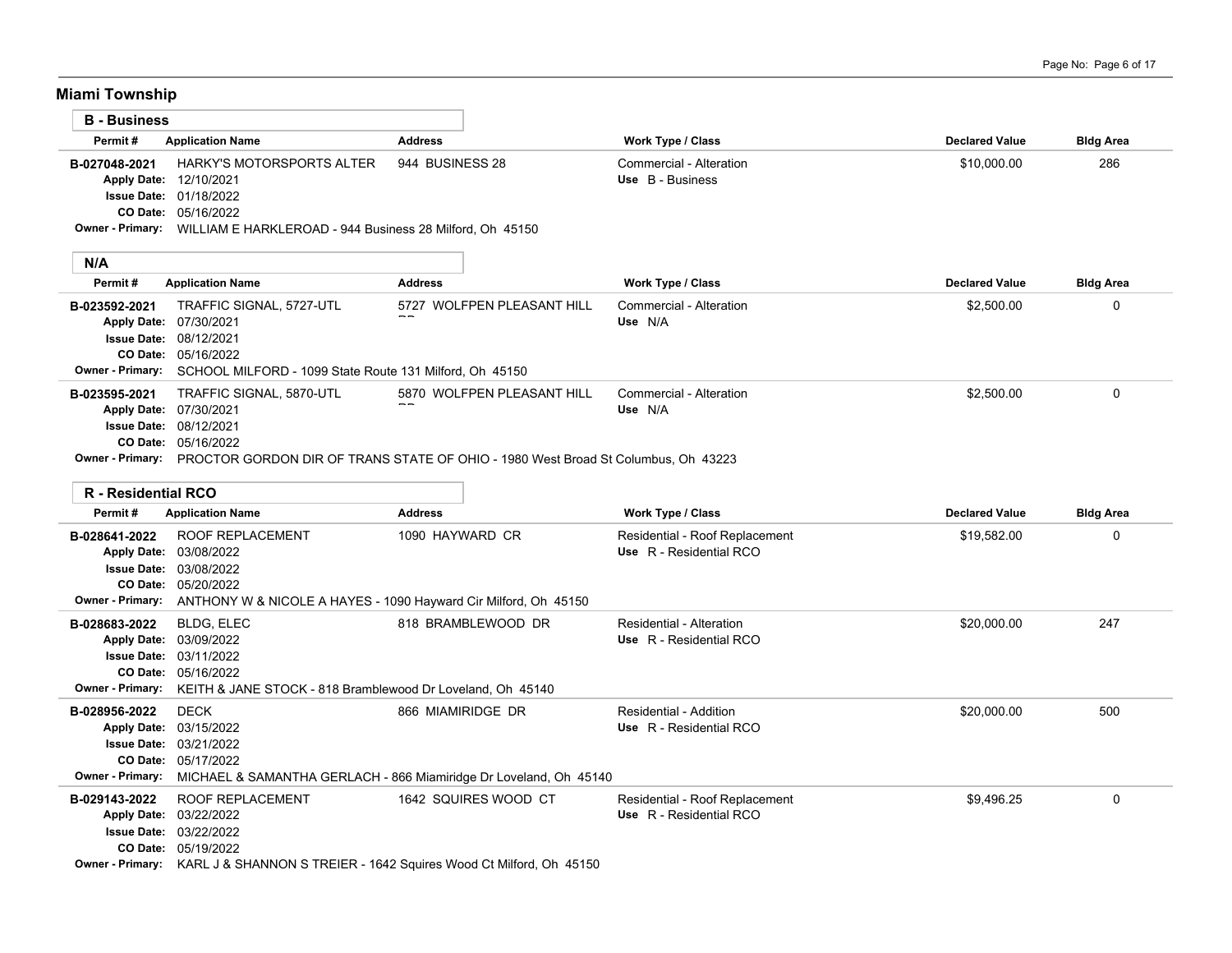|                                          |                                                                                                                                                                                                    |                                                                                                  |                                                           |             | Page No: Page 7 of 17 |
|------------------------------------------|----------------------------------------------------------------------------------------------------------------------------------------------------------------------------------------------------|--------------------------------------------------------------------------------------------------|-----------------------------------------------------------|-------------|-----------------------|
| B-029145-2022<br><b>Owner - Primary:</b> | ROOF REPLACEMENT<br>Apply Date: 03/22/2022<br><b>Issue Date: 03/22/2022</b><br>CO Date: 05/19/2022<br>COLEN & DIANE RHOADES - 5607 Water Mills Dr Milford, Oh 45150                                | 5607 WATER MILLS DR                                                                              | Residential - Roof Replacement<br>Use R - Residential RCO | \$10,147.00 | $\mathbf 0$           |
| B-029447-2022<br><b>Owner - Primary:</b> | <b>HVAC REPLACEMENT</b><br>Apply Date: 04/04/2022<br><b>Issue Date: 04/04/2022</b><br>CO Date: 05/16/2022                                                                                          | 6637 PAXTON GUINEA RD<br>ROBERT A & NICOLE M SULLIVAN - 6637 Paxton Guinea Rd Loveland, Oh 45140 | Residential - HVAC Replacement<br>Use R - Residential RCO | \$10,000.00 | 0                     |
| B-029627-2022                            | <b>HVAC REPLACEMENT</b><br>Apply Date: 04/11/2022<br><b>Issue Date: 04/11/2022</b><br>CO Date: 05/18/2022<br>Owner - Primary: PAUL A & MARCELLA M THOMAYER - 1074 Weber Rd Loveland, Oh 45140      | 1074 WEBER RD                                                                                    | Residential - HVAC Replacement<br>Use R - Residential RCO | \$13,000.00 | 0                     |
| B-029933-2022<br><b>Owner - Primary:</b> | <b>HVAC REPLACEMENT</b><br>Apply Date: 04/16/2022<br><b>Issue Date: 04/28/2022</b><br>CO Date: 05/16/2022<br>BRIAN KEITH & LORI SALLEE - 1535 Pointe Dr Milford, Oh 45150                          | 1535 POINTE DR                                                                                   | Residential - HVAC Replacement<br>Use R - Residential RCO | \$13,624.00 | 0                     |
| B-030044-2022<br><b>Owner - Primary:</b> | <b>HVAC REPLACEMENT</b><br>Apply Date: 04/19/2022<br><b>Issue Date: 04/19/2022</b><br>CO Date: 05/16/2022<br>JEFFREY & MEGAN REISERT - 723 Miamiheights Ct Loveland, Oh 45140                      | 723 MIAMIHEIGHTS CT                                                                              | Residential - HVAC Replacement<br>Use R - Residential RCO | \$7,000.00  | $\Omega$              |
| B-030236-2022<br><b>Owner - Primary:</b> | <b>ELECTRIC REPAIR</b><br>Apply Date: 04/22/2022<br><b>Issue Date: 04/22/2022</b><br>CO Date: 05/16/2022<br>MARK T SOBERANO - 5651 Miss Royal Dr Loveland, Oh 45140                                | 5651 MISS ROYAL PASS DR                                                                          | Residential - Alteration<br>Use R - Residential RCO       | \$742.86    | 0                     |
| B-030407-2022                            | <b>HVAC REPLACEMENT</b><br>Apply Date: 04/26/2022<br><b>Issue Date: 04/26/2022</b><br>CO Date: 05/20/2022<br><b>Owner - Primary:</b> ERICH BOOMGARDEN - 584 Belle Meade Farm Dr Loveland, Oh 45140 | 584 BELLE MEADE FARM DR                                                                          | Residential - HVAC Replacement<br>Use R - Residential RCO | \$22,000.00 | $\Omega$              |
| B-030728-2022<br><b>Owner - Primary:</b> | <b>HVAC REPLACEMENT</b><br>Apply Date: 04/30/2022<br><b>Issue Date: 05/06/2022</b><br>CO Date: 05/20/2022<br>JAMES A BREYER - 6376 Pawnee Ridge St Loveland, Oh 45140                              | 6376 PAWNEE RIDGE                                                                                | Residential - HVAC Replacement<br>Use R - Residential RCO | \$14,902.00 | 0                     |
| B-030886-2022                            | <b>HVAC REPLACEMENT</b><br>Apply Date: 05/03/2022<br><b>Issue Date: 05/03/2022</b><br>CO Date: 05/16/2022<br>Owner - Primary: DANNIE S & MILDRED J DALY - 964 Tarragon Ln Milford, Oh 45150        | 964 TARRAGON LN                                                                                  | Residential - HVAC Replacement<br>Use R - Residential RCO | \$9,643.00  | $\Omega$              |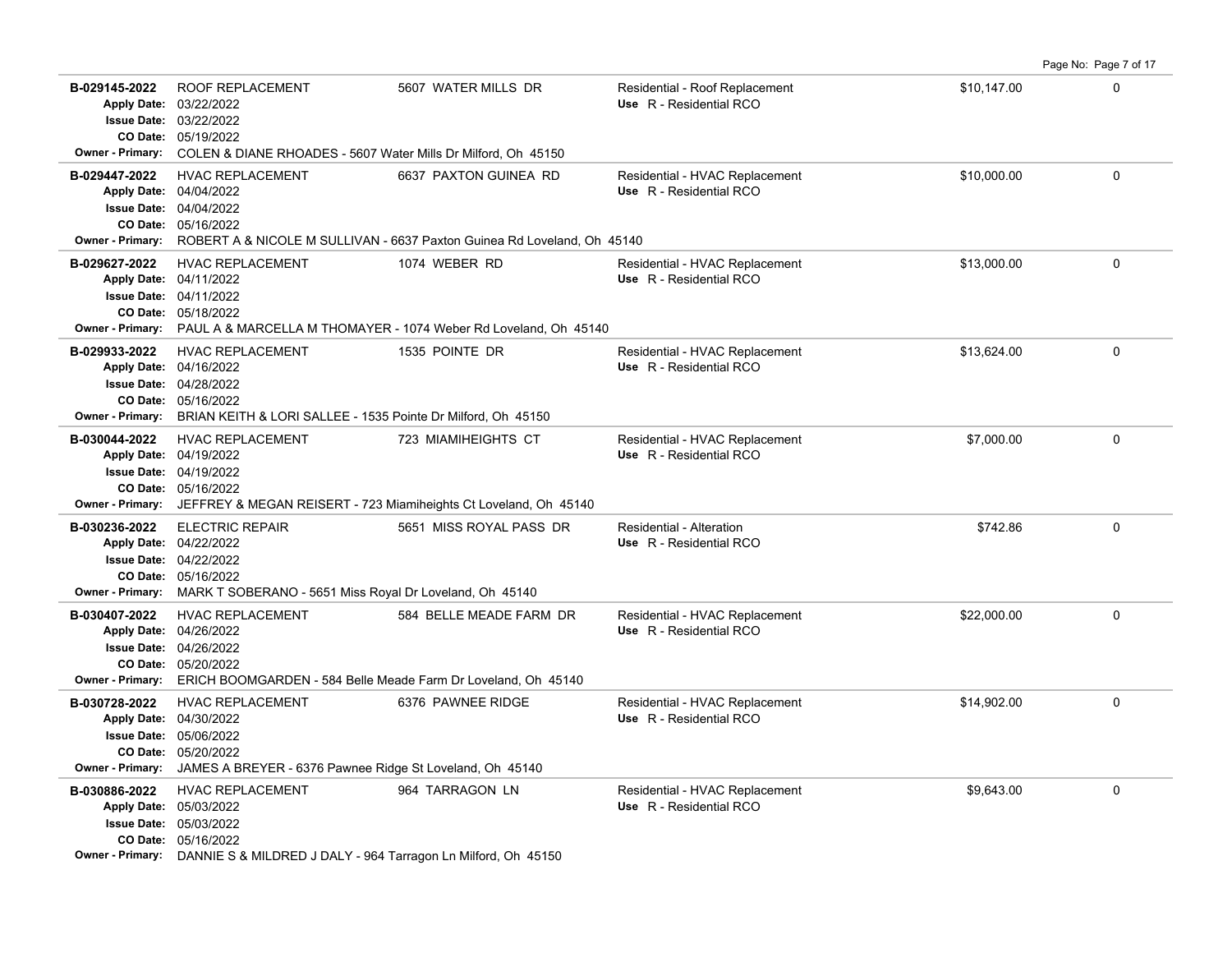|                                                                                                                 |                                                                                                                                                     |                                                                                         |                                                                                 |                       | Page No: Page 8 of 17 |
|-----------------------------------------------------------------------------------------------------------------|-----------------------------------------------------------------------------------------------------------------------------------------------------|-----------------------------------------------------------------------------------------|---------------------------------------------------------------------------------|-----------------------|-----------------------|
| B-030914-2022<br>Apply Date: 05/03/2022<br><b>Issue Date: 05/03/2022</b><br><b>Owner - Primary:</b>             | <b>ELECTRIC REPAIR</b><br>CO Date: 05/18/2022                                                                                                       | 6128 PRICE RD<br>DAVID T & SOWECKE JORDAN C LONNEMAN - 6128 Price Rd Loveland, Oh 45140 | Residential - Electric Service Upgrade<br>Use R - Residential RCO               | \$3,075.08            | 0                     |
| B-031325-2022<br>Apply Date: 05/10/2022<br><b>Issue Date: 05/10/2022</b><br><b>Owner - Primary:</b>             | <b>ELECTRIC UPGRADE</b><br>CO Date: 05/17/2022<br>YOLANDA L HUGHES - 5779 High View Dr Milford, Oh 45150                                            | 5779 HIGH VIEW DR                                                                       | Residential - Electric Service Upgrade<br>Use R - Residential RCO               | \$9,500.00            | $\mathbf 0$           |
| B-031342-2022<br>Apply Date: 05/10/2022<br><b>Issue Date: 05/12/2022</b><br><b>Owner - Primary:</b>             | <b>HVAC REPLACEMENT</b><br>CO Date: 05/18/2022<br>JOY C & STEVEN G PARKER - 1050 Bridlepath Ln Loveland, Oh 45140                                   | 1050 BRIDLE PATH LN                                                                     | Residential - HVAC Replacement<br>Use R - Residential RCO                       | \$12,995.00           | 0                     |
| B-031853-2022<br>Apply Date: 05/18/2022                                                                         | <b>GAS LINE NG PP</b><br><b>Issue Date: 05/18/2022</b><br>CO Date: 05/20/2022<br>Owner - Primary: JESSICA ADAMS - 781 Twin Fox Dr Milford, Oh 45150 | 781 TWIN FOX DR                                                                         | <b>Residential - Alteration</b><br>Use R - Residential RCO                      | \$1,200.00            | $\mathbf 0$           |
| Permit#                                                                                                         | R-3 - Residential; Multi-family, Congregate Care<br><b>Application Name</b>                                                                         | <b>Address</b>                                                                          | <b>Work Type / Class</b>                                                        | <b>Declared Value</b> | <b>Bldg Area</b>      |
| B-026383-2021<br>Apply Date: 11/15/2021<br><b>Issue Date: 12/08/2021</b><br><b>Owner - Primary:</b>             | PEBBLE BROOK BRZWY BLDG 11<br>CO Date: 05/20/2022<br>STONE BRIDGE APT LTD PART Po Box 847 Carlsbad, Ca 92018                                        | 1282 PEBBLE BROOKE TL                                                                   | Commercial - Alteration<br>Use R-3 - Residential; Multi-family, Congregate Care | \$7.700.00            | 110                   |
| B-026678-2021<br>Apply Date: 11/24/2021<br><b>Issue Date: 12/08/2021</b><br><b>Owner - Primary:</b>             | PEBBLE BROOK BRZWY BLDG 3<br>CO Date: 05/20/2022<br>STONE BRIDGE APT LTD PART Po Box 847 Carlsbad, Ca 92018                                         | 2002 STILL WATER LN                                                                     | Commercial - Alteration<br>Use R-3 - Residential; Multi-family, Congregate Care | \$7,700.00            | 110                   |
| B-026679-2021<br>Apply Date: 11/24/2021<br><b>Issue Date: 12/08/2021</b>                                        | PEBBLE BROOK BRZWY BLDG 6<br>CO Date: 05/20/2022<br>Owner - Primary: STONE BRIDGE APT LTD PART Po Box 847 Carlsbad. Ca 92018                        | 1283 PEBBLE BROOKE TL                                                                   | Commercial - Alteration<br>Use R-3 - Residential; Multi-family, Congregate Care | \$7,700.00            | 110                   |
| <b>U - Utility &amp; Miscellaneous</b>                                                                          |                                                                                                                                                     |                                                                                         |                                                                                 |                       |                       |
| Permit#                                                                                                         | <b>Application Name</b>                                                                                                                             | <b>Address</b>                                                                          | <b>Work Type / Class</b>                                                        | <b>Declared Value</b> | <b>Bldg Area</b>      |
| B-020313-2021<br>Apply Date: 03/29/2021<br><b>Issue Date: 03/30/2021</b><br>CO Date:<br><b>Owner - Primary:</b> | ROOF PATIO<br>05/20/2022<br>MATTHEW & LINDSAY LOPINTO - 824 Miamiridge Dr Loveland, Oh 45140                                                        | 824 MIAMIRIDGE DR                                                                       | Residential - Accessory Structure<br>Use U - Utility & Miscellaneous            | \$18,000.00           | 256                   |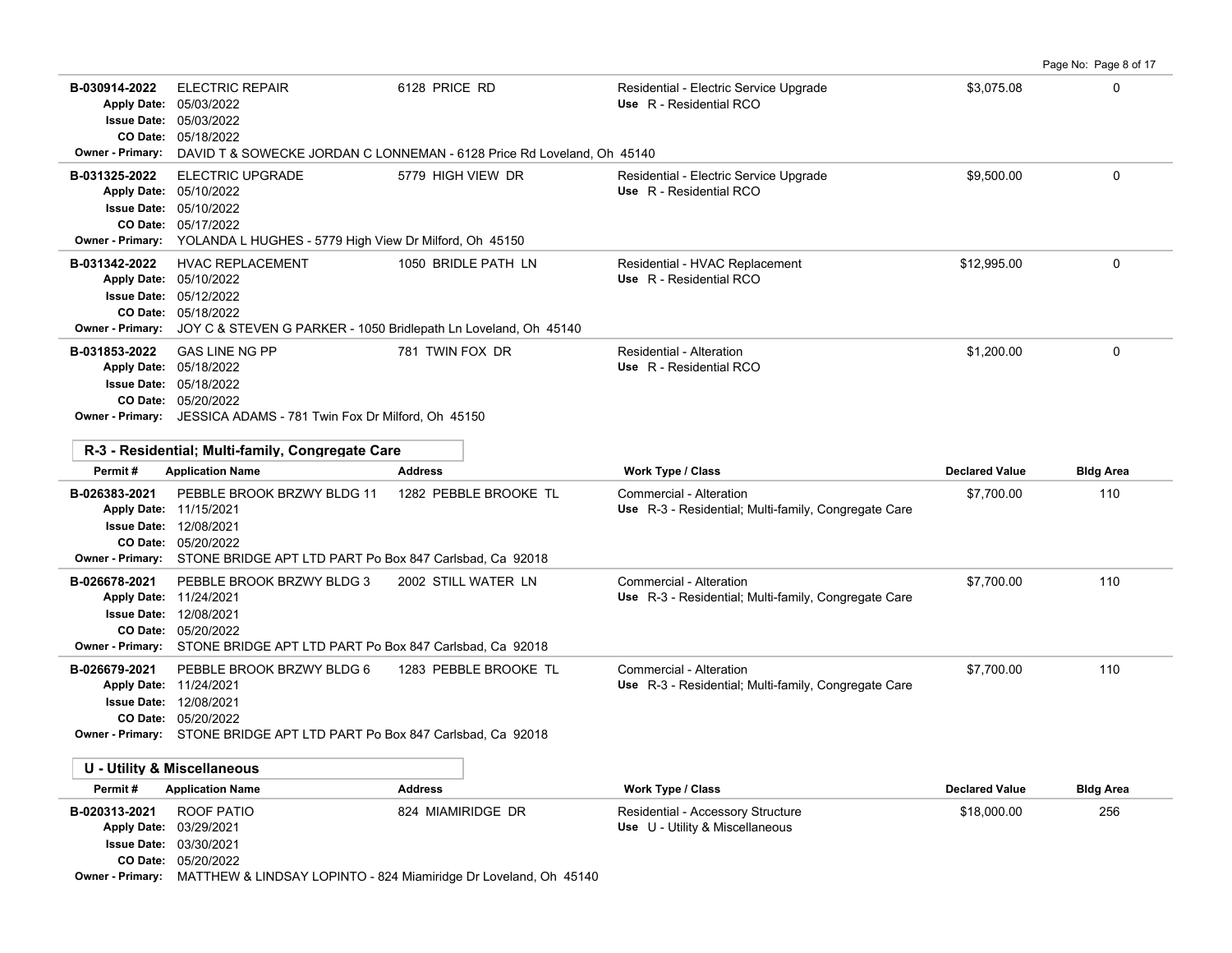# **SUMMARY FOR Miami Township**

| Worktype                         | Issued | Value        | Worktype                        | Issued | Value  | Worktvpe                       | Issued | Value        |
|----------------------------------|--------|--------------|---------------------------------|--------|--------|--------------------------------|--------|--------------|
| Single-Family Residence (SFR)    | 0      | \$0.00       | Two-Family Residence (TFR)      |        | \$0.00 | Commercial New (COMNEW)        |        | \$0.00       |
| Residential Addition (RESADD)    |        | \$20,000.00  | Three-Family Residence (THFR)   |        | \$0.00 | Commercial Addition (COMADD)   |        | \$0.00       |
| Residential Alteration (RESALT)  | 16     | \$176,907.19 | Four-Family Residence (FFR)     |        | \$0.00 | Commercial Alteration (COMALT) | 6      | \$38,100.00  |
| Res Accessory Structure (ACCSTR) |        | \$18,000.00  | Multi-Family Residence (MULTFR) |        | \$0.00 | All Other Project Types        |        | \$142,389.25 |
| NUMBER OF PERMITS ISSUED: 24     |        |              | Single-Family Unit (SFU)        |        | \$0.00 |                                |        |              |

**DECLARED VALUE: \$253,007.19**

## **Pierce Township**

| R - Residential RCO |                                                                                    |                |                                |                       |                  |
|---------------------|------------------------------------------------------------------------------------|----------------|--------------------------------|-----------------------|------------------|
| Permit#             | <b>Application Name</b>                                                            | <b>Address</b> | <b>Work Type / Class</b>       | <b>Declared Value</b> | <b>Bldg Area</b> |
| B-029946-2022       | <b>HVAC REPLACEMENT</b>                                                            | 29 MYNAH DR    | Residential - HVAC Replacement | \$9.114.00            | 0                |
|                     | Apply Date: 04/16/2022                                                             |                | Use R - Residential RCO        |                       |                  |
|                     | <b>Issue Date: 04/16/2022</b>                                                      |                |                                |                       |                  |
|                     | <b>CO Date: 05/16/2022</b>                                                         |                |                                |                       |                  |
|                     | <b>Owner - Primary:</b> JEFFREY M & TINA R ESSIG - 29 Mynah Dr Amelia, Oh 45102    |                |                                |                       |                  |
| B-029948-2022       | SOLAR PANELS                                                                       | 22 PARKWOOD PL | Residential - Solar Panels     | \$50,000.00           | 0                |
|                     | <b>Apply Date: 04/16/2022</b>                                                      |                | Use R - Residential RCO        |                       |                  |
|                     | <b>Issue Date: 04/19/2022</b>                                                      |                |                                |                       |                  |
|                     | <b>CO Date: 05/19/2022</b>                                                         |                |                                |                       |                  |
|                     | <b>Owner - Primary:</b> CAROL J & GERARD KAUCHER - 22 Parkwood PI Amelia, Oh 45102 |                |                                |                       |                  |

## **SUMMARY FOR Pierce Township**

#### **PERMIT SUMMARY BY APPLICATION WORKTYPE IN THIS TOWNSHIP**

| Worktype                         | Issued | Value       | Worktype                        | Issued | Value  | Worktype                       | Issued | Value       |
|----------------------------------|--------|-------------|---------------------------------|--------|--------|--------------------------------|--------|-------------|
| Single-Family Residence (SFR)    |        | \$0.00      | Two-Family Residence (TFR)      |        | \$0.00 | Commercial New (COMNEW)        |        | \$0.00      |
| Residential Addition (RESADD)    |        | \$0.00      | Three-Family Residence (THFR)   |        | \$0.00 | Commercial Addition (COMADD)   |        | \$0.00      |
| Residential Alteration (RESALT)  |        | \$59.114.00 | Four-Family Residence (FFR)     |        | \$0.00 | Commercial Alteration (COMALT) | 0      | \$0.00      |
| Res Accessory Structure (ACCSTR) |        | \$0.00      | Multi-Family Residence (MULTFR) |        | \$0.00 | All Other Project Types        |        | \$59.114.00 |
|                                  |        |             | Single-Family Unit (SFU)        |        | \$0.00 |                                |        |             |

## **NUMBER OF PERMITS ISSUED: 2**

**DECLARED VALUE: \$59,114.00**

## **Stonelick Township**

#### **R - Residential RCO**

**Permit # Application Name Address Work Type / Class Declared Value Bldg Area**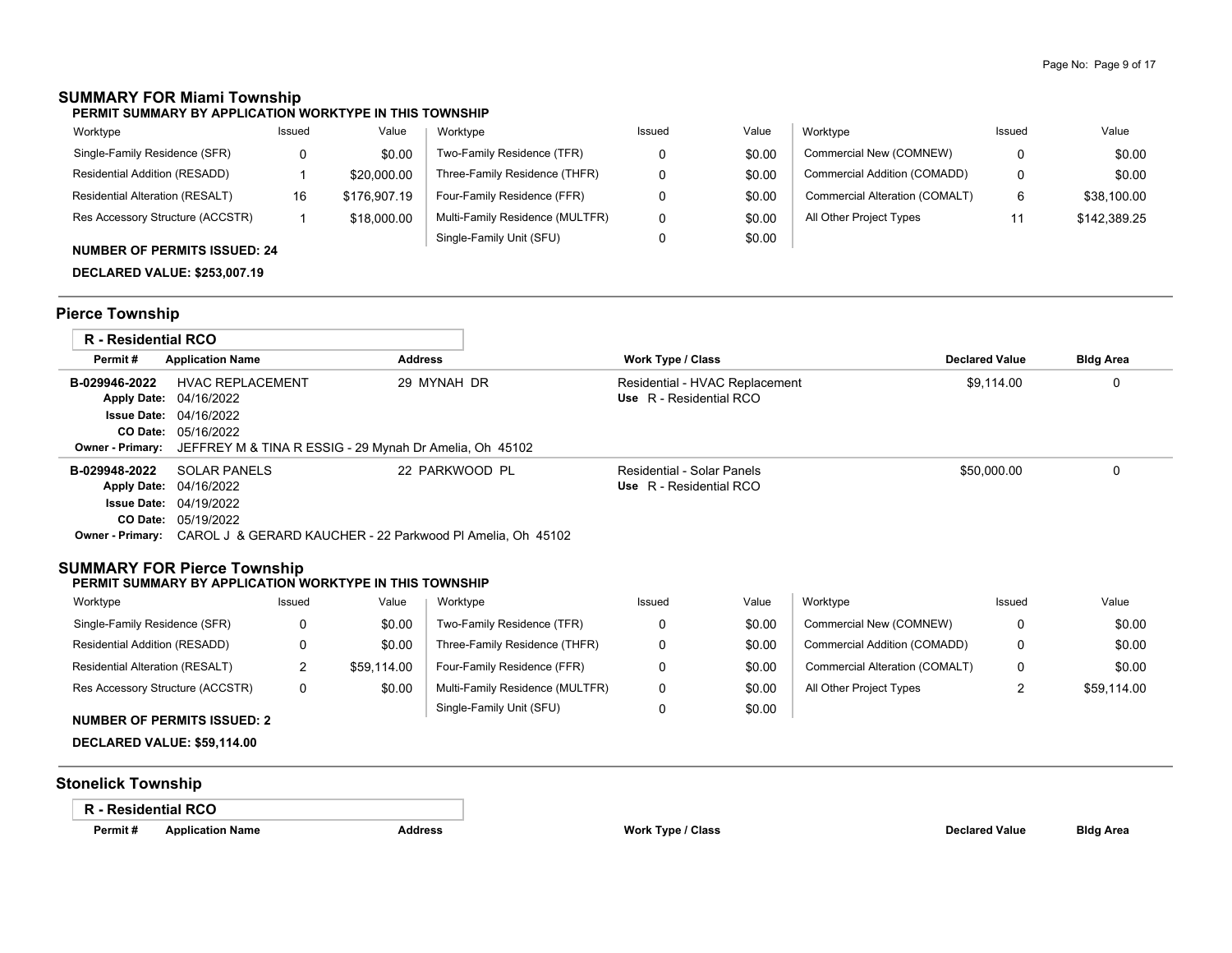|  | Page No: Page 10 of 17 |  |  |
|--|------------------------|--|--|
|  |                        |  |  |

| B-021046-2021<br><b>Apply Date:</b><br><b>Owner - Primary:</b>                                   | <b>MCDUFFORD SFR</b><br>2580 BERGEN RD<br>04/21/2021<br>Issue Date: 04/22/2021<br>CO Date: 05/18/2022<br>DAVID H & CINDY S MCDUFFORD - 8057 W Gate Park West Chester, Oh 45069 |              | Residential - Single Family Residence<br>Use R - Residential RCO  |                                 |                                                                   | \$440.000.00 |                                | 8,019                 |              |                  |
|--------------------------------------------------------------------------------------------------|--------------------------------------------------------------------------------------------------------------------------------------------------------------------------------|--------------|-------------------------------------------------------------------|---------------------------------|-------------------------------------------------------------------|--------------|--------------------------------|-----------------------|--------------|------------------|
| B-031129-2022<br><b>Apply Date:</b><br><b>Owner - Primary:</b>                                   | ROOF REPLACEMENT<br>5238 BENTON RD<br>05/06/2022<br><b>Issue Date: 05/06/2022</b><br>CO Date: 05/20/2022<br>RUSSEL C & MARY B WARD - 5238 Benton Rd Batavia, Oh 45103          |              | Residential - Roof Replacement<br>Use R - Residential RCO         |                                 |                                                                   | \$16,870.00  |                                | $\Omega$              |              |                  |
| <b>SUMMARY FOR Stonelick Township</b><br>PERMIT SUMMARY BY APPLICATION WORKTYPE IN THIS TOWNSHIP |                                                                                                                                                                                |              |                                                                   |                                 |                                                                   |              |                                |                       |              |                  |
| Worktype                                                                                         |                                                                                                                                                                                | Issued       | Value                                                             | Worktype                        | Issued                                                            | Value        | Worktype                       |                       | Issued       | Value            |
| Single-Family Residence (SFR)                                                                    |                                                                                                                                                                                | $\mathbf 1$  | \$440,000.00                                                      | Two-Family Residence (TFR)      | 0                                                                 | \$0.00       | Commercial New (COMNEW)        |                       | 0            | \$0.00           |
| Residential Addition (RESADD)                                                                    |                                                                                                                                                                                | 0            | \$0.00                                                            | Three-Family Residence (THFR)   | 0                                                                 | \$0.00       | Commercial Addition (COMADD)   |                       | $\mathbf{0}$ | \$0.00           |
| Residential Alteration (RESALT)                                                                  |                                                                                                                                                                                | $\mathbf{1}$ | \$16.870.00                                                       | Four-Family Residence (FFR)     | 0                                                                 | \$0.00       | Commercial Alteration (COMALT) |                       | $\mathbf{0}$ | \$0.00           |
| Res Accessory Structure (ACCSTR)                                                                 |                                                                                                                                                                                | 0            | \$0.00                                                            | Multi-Family Residence (MULTFR) | 0                                                                 | \$0.00       | All Other Project Types        |                       | 1            | \$16,870.00      |
| <b>NUMBER OF PERMITS ISSUED: 2</b><br>DECLARED VALUE: \$456,870.00                               |                                                                                                                                                                                |              |                                                                   | Single-Family Unit (SFU)        | 0                                                                 | \$0.00       |                                |                       |              |                  |
| <b>Tate Township</b>                                                                             |                                                                                                                                                                                |              |                                                                   |                                 |                                                                   |              |                                |                       |              |                  |
| R - Residential RCO                                                                              |                                                                                                                                                                                |              |                                                                   |                                 |                                                                   |              |                                |                       |              |                  |
| Permit#                                                                                          | <b>Application Name</b>                                                                                                                                                        |              | <b>Address</b>                                                    |                                 | Work Type / Class                                                 |              |                                | <b>Declared Value</b> |              | <b>Bldg Area</b> |
| B-031322-2022<br><b>Apply Date:</b><br><b>Issue Date:</b><br>CO Date:<br><b>Owner - Primary:</b> | 2839 BURKE RD<br><b>ELECTRIC REPAIR</b><br>05/10/2022<br>05/10/2022<br>05/18/2022<br>APRIL D & RYAN J NEWDIGATE - 2839 Burke Rd Bethel, Oh 45106                               |              | Residential - Electric Service Upgrade<br>Use R - Residential RCO |                                 |                                                                   | \$3,000.00   |                                | 0                     |              |                  |
| B-031701-2022<br><b>Apply Date:</b><br><b>Issue Date:</b>                                        | <b>ELECTRIC UPGRADE</b><br>05/16/2022<br>05/16/2022<br>CO Date: 05/19/2022                                                                                                     |              |                                                                   | 2570 BETHEL MAPLE RD            | Residential - Electric Service Upgrade<br>Use R - Residential RCO |              |                                | \$2,200.00            |              | 0                |

**Owner - Primary:** KELSEE MARIE LEE - 2570 Bethel Maple Rd Bethel, Oh 45106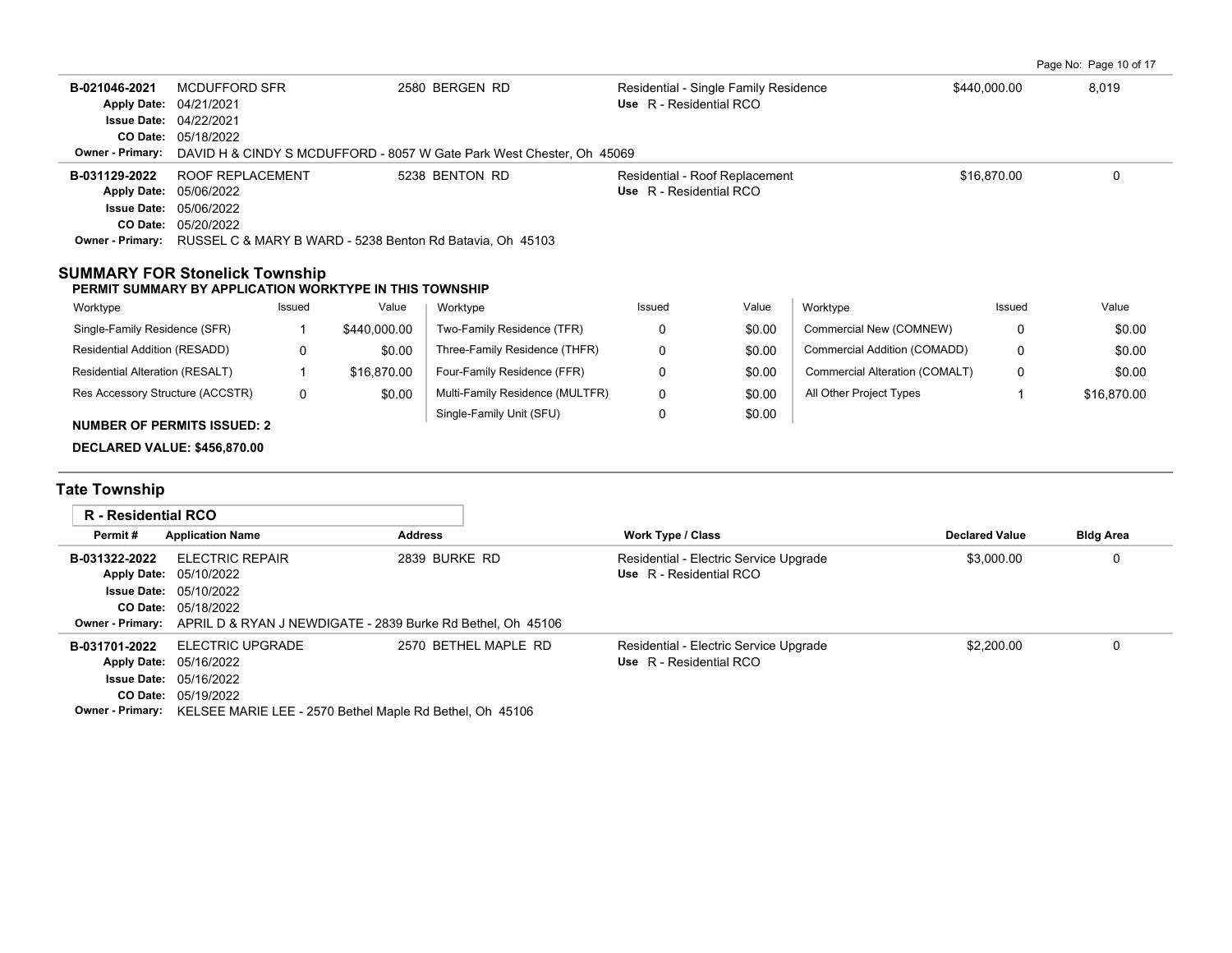# **SUMMARY FOR Tate Township**

**PERMIT SUMMARY BY APPLICATION WORKTYPE IN THIS TOWNSHIP**

| Worktype<br>Value<br>Issued                          |                                 | Issued | Value  | Worktype                       | Issued | Value  |
|------------------------------------------------------|---------------------------------|--------|--------|--------------------------------|--------|--------|
| Single-Family Residence (SFR)<br>\$0.00              | Two-Family Residence (TFR)      |        | \$0.00 | Commercial New (COMNEW)        |        | \$0.00 |
| Residential Addition (RESADD)<br>\$0.00              | Three-Family Residence (THFR)   |        | \$0.00 | Commercial Addition (COMADD)   | 0      | \$0.00 |
| <b>Residential Alteration (RESALT)</b><br>\$5,200.00 | Four-Family Residence (FFR)     |        | \$0.00 | Commercial Alteration (COMALT) | 0      | \$0.00 |
| Res Accessory Structure (ACCSTR)<br>\$0.00           | Multi-Family Residence (MULTFR) |        | \$0.00 | All Other Project Types        |        | \$0.00 |
| <b>NUMBER OF PERMITS ISSUED: 2</b>                   | Single-Family Unit (SFU)        |        | \$0.00 |                                |        |        |

## **DECLARED VALUE: \$5,200.00**

05/20/2022 **CO Date:**04/18/2022 **Issue Date:**

# **Union Township**

|                                            | A-2 - Assembly; Banguet Hall, Restaurant                                                                          |                |                                                                                      |                       |                  |
|--------------------------------------------|-------------------------------------------------------------------------------------------------------------------|----------------|--------------------------------------------------------------------------------------|-----------------------|------------------|
| Permit#                                    | <b>Application Name</b>                                                                                           | <b>Address</b> | <b>Work Type / Class</b>                                                             | <b>Declared Value</b> | <b>Bldg Area</b> |
| B-028319-2022<br><b>Issue Date:</b>        | TAZIKI'S MEDITERRANEAN CAFE<br><b>Apply Date: 02/24/2022</b><br>04/20/2022                                        | 450 SR 125     | Commercial - Alteration<br>Use A-2 - Assembly; Banquet Hall, Restaurant              | \$123,000.00          | 4,115            |
| <b>CO Date:</b><br><b>Owner - Primary:</b> | 05/20/2022<br>REGENCY CENTERS LP - Po Box 790830 San Antonio, Tx 78279-0830                                       |                |                                                                                      |                       |                  |
| F-029398-2022                              | TAZIKI'S MED CAFE FA<br>Apply Date: 04/01/2022<br><b>Issue Date: 04/20/2022</b><br>CO Date: 05/19/2022            | 450 SR 125     | Fire Protection Systems - Fire Alarm<br>Use A-2 - Assembly; Banquet Hall, Restaurant | \$10,000.00           | 4,115            |
| <b>Owner - Primary:</b>                    | REGENCY CENTERS LP - Po Box 790830 San Antonio, Tx 78279-0830<br>A-3 - Assembly; Worship, Recreation or Amusement |                |                                                                                      |                       |                  |

| Permit#             | <b>Application Name</b>                                                                               | <b>Address</b>       | <b>Work Type / Class</b>                             | <b>Declared Value</b> | <b>Bldg Area</b> |  |  |  |  |  |
|---------------------|-------------------------------------------------------------------------------------------------------|----------------------|------------------------------------------------------|-----------------------|------------------|--|--|--|--|--|
| B-016571-2020       | YAGNA SHALA GAZEBO ADDT                                                                               | 720 BARG SALT RUN RD | Commercial - Addition                                | \$10,000.00           | 2.128            |  |  |  |  |  |
| <b>Apply Date:</b>  | 10/12/2020                                                                                            |                      | Use A-3 - Assembly: Worship, Recreation or Amusement |                       |                  |  |  |  |  |  |
| <b>Issue Date:</b>  | 10/27/2020                                                                                            |                      |                                                      |                       |                  |  |  |  |  |  |
|                     | <b>CO Date: 05/17/2022</b>                                                                            |                      |                                                      |                       |                  |  |  |  |  |  |
| Owner - Primary:    | HINDU SOCIETY OF GREATER CINCINNATI INC - 720 Barg Salt Run Rd Cincinnati, Oh 45244                   |                      |                                                      |                       |                  |  |  |  |  |  |
| B-030040-2022       | <b>TENT WEDDING</b>                                                                                   | 1034 OLD SR 74       | Commercial - Alteration                              | \$1,900.00            |                  |  |  |  |  |  |
|                     | Apply Date: 04/19/2022                                                                                |                      | Use A-3 - Assembly; Worship, Recreation or Amusement |                       |                  |  |  |  |  |  |
|                     | <b>Issue Date: 04/20/2022</b>                                                                         |                      |                                                      |                       |                  |  |  |  |  |  |
|                     | <b>CO Date: 05/16/2022</b>                                                                            |                      |                                                      |                       |                  |  |  |  |  |  |
|                     | <b>Owner - Primary:</b> FIRST BAPTIST CHURCH OF GLEN ESTE - 1034 Old State Route 74 Batavia. Oh 45103 |                      |                                                      |                       |                  |  |  |  |  |  |
|                     |                                                                                                       |                      |                                                      |                       |                  |  |  |  |  |  |
| <b>B</b> - Business |                                                                                                       |                      |                                                      |                       |                  |  |  |  |  |  |
| Permit#             | <b>Application Name</b>                                                                               | <b>Address</b>       | <b>Work Type / Class</b>                             | <b>Declared Value</b> | <b>Bldg Area</b> |  |  |  |  |  |

**B-027092-2021** \$16,000.00 0

12/13/2021 **Apply Date: Use** B - Business

3235 MOUNT CARMEL RD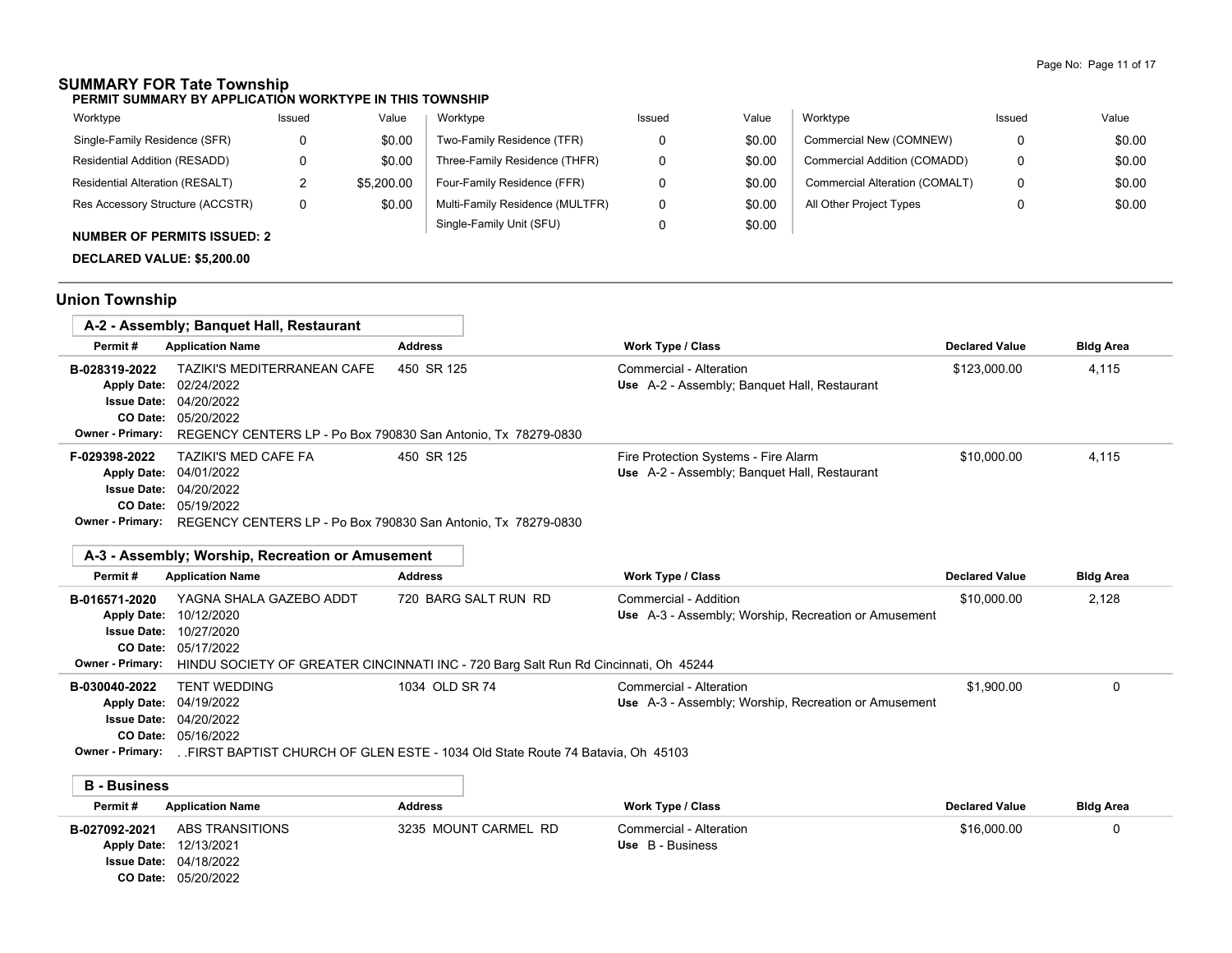**Owner - Primary:** MAL DUCK CREEK LLC - 4861 Duck Creek Rd Cincinnati, Oh 45227

|               | M - Mercantile; Dept. Store, Retail, Market                                                                      |                       |                                                 |                       |                  |
|---------------|------------------------------------------------------------------------------------------------------------------|-----------------------|-------------------------------------------------|-----------------------|------------------|
| Permit#       | <b>Application Name</b>                                                                                          | <b>Address</b>        | <b>Work Type / Class</b>                        | <b>Declared Value</b> | <b>Bldg Area</b> |
| B-027976-2022 | RED WING SHOES                                                                                                   | 867 EASTGATE NORTH DR | Commercial - Alteration                         | \$155,000.00          | 1,956            |
|               | <b>Apply Date: 02/09/2022</b>                                                                                    |                       | Use M - Mercantile; Dept. Store, Retail, Market |                       |                  |
|               | <b>Issue Date: 04/05/2022</b>                                                                                    |                       |                                                 |                       |                  |
|               | CO Date: 05/19/2022                                                                                              |                       |                                                 |                       |                  |
|               | Owner - Primary: PORTFOLIO PROPERTIES I LTD C/O TIPTON INTERESTS INC - 6281 Tri-Ridge Bv, 180 Loveland, Oh 45140 |                       |                                                 |                       |                  |
|               |                                                                                                                  |                       |                                                 |                       |                  |
| N/A           |                                                                                                                  |                       |                                                 |                       |                  |

| Permit#                                                                                             | <b>Application Name</b>                                                                                                                                      | <b>Address</b>                                                                                                                                                         | <b>Work Type / Class</b>           | <b>Declared Value</b> | <b>Bldg Area</b> |
|-----------------------------------------------------------------------------------------------------|--------------------------------------------------------------------------------------------------------------------------------------------------------------|------------------------------------------------------------------------------------------------------------------------------------------------------------------------|------------------------------------|-----------------------|------------------|
| B-023603-2021<br>Apply Date: 07/30/2021                                                             | TRAFFIC SIGNAL, 4513-A<br><b>Issue Date: 08/12/2021</b><br>CO Date: 05/18/2022<br>Owner - Primary: CASEYS MARKETING COMPANY Po Box 54288 Lexington, Ky 40555 | 4513-A MT CARMEL TOBASCO RD                                                                                                                                            | Commercial - Alteration<br>Use N/A | \$2,500.00            | 0                |
| B-023604-2021<br>Apply Date: 07/30/2021<br><b>Issue Date: 08/12/2021</b><br><b>Owner - Primary:</b> | TRAFFIC SIGNAL, 530-A<br>CO Date: 05/18/2022<br>JACK R ROSS - 4423 Mount Carmel Tobasco Rd Cincinnati, Oh 45244                                              | 530-A GLENROSE LN                                                                                                                                                      | Commercial - Alteration<br>Use N/A | \$2,500.00            | 0                |
| B-023605-2021<br>Apply Date: 07/30/2021<br><b>Issue Date: 08/12/2021</b>                            | TRAFFIC SIGNAL, 4265-A<br>CO Date: 05/18/2022<br>Owner - Primary: AMY LONG - 4292 Milaine Dr Cincinnati, Oh 45245                                            | 4265 BEECHMONT DR                                                                                                                                                      | Commercial - Alteration<br>Use N/A | \$2,500.00            | 0                |
| B-023606-2021<br>Apply Date: 07/30/2021<br>Owner - Primary:                                         | TRAFFIC SIGNAL, 864-A<br><b>Issue Date: 08/12/2021</b><br>CO Date: 05/16/2022<br>WHITE CASTLE SYSTEM INC - 555 Edgar Waldo Wy Columbus, Oh 43215             | 864-A EASTGATE SOUTH DR                                                                                                                                                | Commercial - Alteration<br>Use N/A | \$2,500.00            | 0                |
| B-023607-2021<br>Apply Date: 07/30/2021<br><b>Issue Date: 08/12/2021</b>                            | TRAFFIC SIGNAL, 4300-A<br>CO Date: 05/18/2022                                                                                                                | 4300-A GLEN ESTE-WITHAMSVILLE Commercial - Alteration<br>Owner - Primary: TRILOGY REAL ESTATE UNION TOWNSHIP LLC - 9300 Shelbyville Rd, Suite 800 Louisville, Ky 40222 | Use N/A                            | \$2,500.00            | 0                |
| B-023612-2021<br>Apply Date: 07/30/2021                                                             | TRAFFIC SIGNAL, 4394-A<br><b>Issue Date: 08/12/2021</b><br>CO Date: 05/16/2022                                                                               | 4394-A EASTGATE SQUARE DR<br>Owner - Primary: CLEPPER EASTGATE LLC - 1800 Century Park East, Ste 600 Los Angeles, Ca 90067                                             | Commercial - Alteration<br>Use N/A | \$2,500.00            | 0                |
| B-023613-2021<br>Apply Date: 07/30/2021<br><b>Issue Date: 08/12/2021</b>                            | TRAFFIC SIGNAL, 745-A<br><b>CO Date: 05/16/2022</b>                                                                                                          | 745-A ROUND BOTTOM RD                                                                                                                                                  | Commercial - Alteration<br>Use N/A | \$2,500.00            | 0                |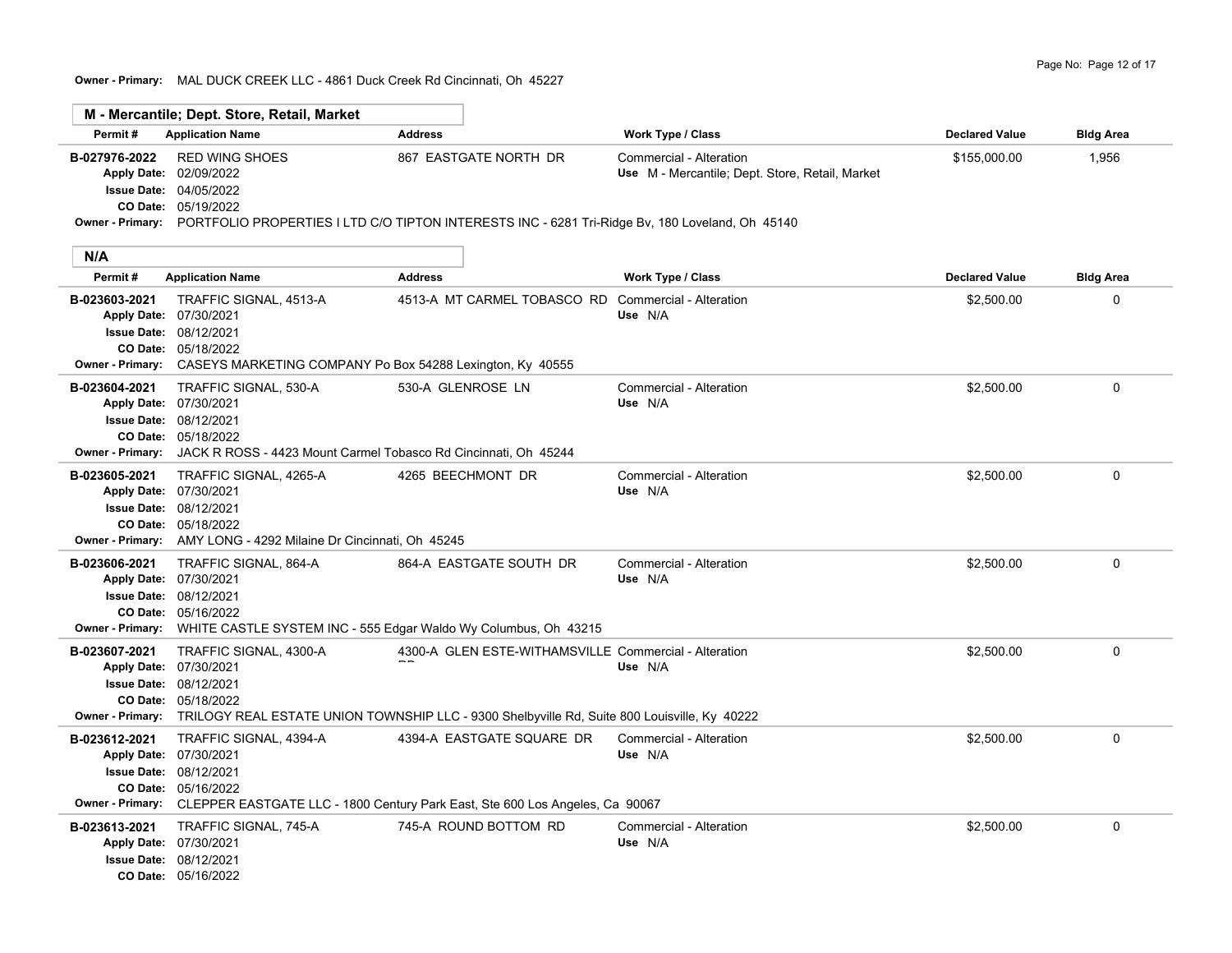**Owner - Primary:** DONALD L & JOANNE C KELLERMAN - 1275 Us 50 Milford, Oh 45150

|                                                                                                        | DOIVALD LIX JOANNE O RELEENMANT TZTJ OS J0 MIIIOIU, ON HJTJ0                                                                                                                |                       |                                                                  |                       |                  |
|--------------------------------------------------------------------------------------------------------|-----------------------------------------------------------------------------------------------------------------------------------------------------------------------------|-----------------------|------------------------------------------------------------------|-----------------------|------------------|
| B-023614-2021<br>Apply Date: 07/30/2021<br><b>Issue Date: 08/12/2021</b><br>Owner - Primary:           | TRAFFIC SIGNAL, 1100-A<br>CO Date: 05/18/2022<br>RAINBOW RASCALS BATAVIA LLC - 1732 Crooks Rd Troy, Mi 48084                                                                | 1100-A SHAYLER RD     | Commercial - Alteration<br>Use N/A                               | \$2,500.00            | 0                |
| B-023615-2021<br>Apply Date: 07/30/2021<br><b>Issue Date: 08/12/2021</b><br><b>R</b> - Residential RCO | TRAFFIC SIGNAL, 3897-A<br>CO Date: 05/18/2022<br>Owner - Primary: DUSTIN WALLACE - 1201 Ferris Rd Amelia, Oh 45102                                                          | 3897-A BACH BUXTON RD | Commercial - Alteration<br>Use N/A                               | \$2,500.00            | 0                |
| Permit#                                                                                                | <b>Application Name</b>                                                                                                                                                     | <b>Address</b>        | Work Type / Class                                                | <b>Declared Value</b> | <b>Bldg Area</b> |
| B-016489-2020<br>Apply Date: 10/07/2020<br>Owner - Primary:                                            | VILLAS @ WATERFORD<br><b>Issue Date: 10/08/2020</b><br>CO Date: 05/17/2022<br>VILLAS AT WATERFORD GLEN LLC - Po Box 43121 Cincinnati, Oh 45243                              | 3877 PORTRUSH WY      | Residential - Single Family Residence<br>Use R - Residential RCO | \$190,000.00          | 3,280            |
| B-018207-2020<br>Apply Date: 12/21/2020<br>Owner - Primary:                                            | VILLAS @ WATERFORD<br><b>Issue Date: 12/22/2020</b><br>CO Date: 05/17/2022<br>VILLAS AT WATERFORD GLEN LLC - Po Box 43121 Cincinnati, Oh 45243                              | 3879 PORTRUSH WY      | Residential - Single Family Residence<br>Use R - Residential RCO | \$109,000.00          | 3,100            |
| B-027610-2022<br>Apply Date: 01/13/2022<br><b>Owner - Primary:</b>                                     | <b>HVAC REPLACEMENT</b><br><b>Issue Date: 01/13/2022</b><br>CO Date: 05/17/2022<br>ROBERT RIXEY - 904 Meadow Ridge Dr Cincinnati, Oh 45245                                  | 904 MEADOW RIDGE DR   | Residential - HVAC Replacement<br>Use R - Residential RCO        | \$10,000.00           | 0                |
| B-029416-2022<br>Apply Date: 04/01/2022                                                                | <b>DECK</b><br><b>Issue Date: 04/11/2022</b><br>CO Date: 05/16/2022<br>Owner - Primary: KENNETH & MINDY JENKINS CO TRUSTEES - 1034 Westchester Way Cincinnati, Oh 45244     | 1034 WESTCHESTER WY   | Residential - Addition<br>Use R - Residential RCO                | \$30,000.00           | 640              |
| B-029616-2022<br>Apply Date: 04/11/2022<br><b>Owner - Primary:</b>                                     | <b>HVAC REPLACEMENT</b><br><b>Issue Date: 04/11/2022</b><br>CO Date: 05/16/2022<br>DAVID P & EMILY K COWLES - 4227 Silver Streak Dr Cincinnati, Oh 45245                    | 4227 SILVER STREAK DR | Residential - HVAC Replacement<br>Use R - Residential RCO        | \$6,655.00            | 0                |
| B-029992-2022<br>Apply Date: 04/18/2022                                                                | <b>HVAC REPLACEMENT</b><br><b>Issue Date: 04/18/2022</b><br>CO Date: 05/16/2022<br><b>Owner - Primary:</b> MICHAEL O & LINDA L DUAN - 4568 Schoolhouse Rd Batavia, Oh 45103 | 4568 SCHOOLHOUSE RD   | Residential - HVAC Replacement<br>Use R - Residential RCO        | \$8,000.00            | 0                |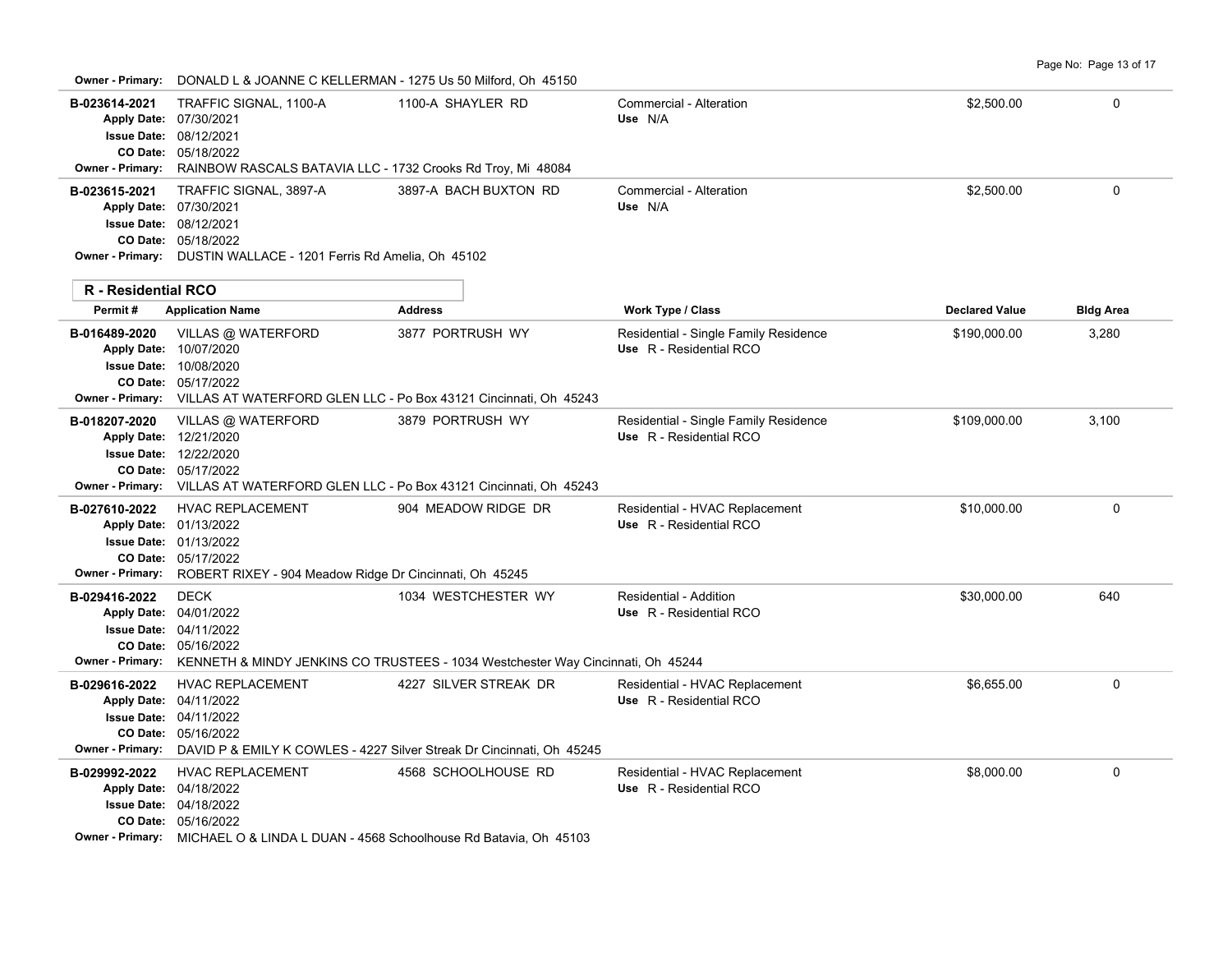Page No: Page 14 of 17 **B-030312-2022** HVAC REPLACEMENT 802 PICKET WAY Residential - HVAC Replacement \$6,536.00 \$6,536.00 05/18/2022 **CO Date:** 04/25/2022 **Issue Date:** Apply Date: 04/25/2022 **Apply Date: Use** R - Residential RCO **Owner - Primary:** DEBORAH & JONATHAN KRAUS - 802 Picket Way Cincinnati, Oh 45245 **B-030888-2022** \$6,675.00 0 HVAC REPLACEMENT 1208 WOODCHASE TRL Residential - HVAC Replacement 05/16/2022 **CO Date:** 05/03/2022 **Issue Date:** 05/03/2022 **Apply Date: Use** R - Residential RCO **Owner - Primary:** STEVEN R & ELISA A LAMMRISH - 1208 Woodchase Trl Batavia, Oh 45103 **B-031009-2022** \$3,999.00 0 05/20/2022 **CO Date:** 05/07/2022 **Issue Date:** 05/04/2022 **Apply Date: Use** R - Residential RCO Residential - HVAC Replacement **Owner - Primary:** JAMES VOILES & JANET HELTON - 4589 Blainfield Ct Batavia, Oh 45103 **B-031056-2022** \$10,000.00 0 HVAC REPLACEMENT 559 ANDRES LN Residential - HVAC Replacement 05/20/2022 **CO Date:** 05/05/2022 **Issue Date:** Apply Date: 05/05/2022 **Apply Date: Use** R - Residential RCO **Owner - Primary:** WAYNE B HAYNES, TRS 559 Andres Ln Cincinnati, Oh 45244 **U - Utility & Miscellaneous Permit # Application Name Address Work Type / Class Declared Value Bldg Area B-025715-2021** BEACON ORTHO WALL SIGNS 463 SR 125 Commercial - Sign Commercial - Sign \$9,000.00 \$9,000.00 59 05/18/2022 **CO Date: Issue Date: 11/16/2021** Apply Date: 10/15/2021 **Apply Date: Use** U - Utility & Miscellaneous **Owner - Primary:** BRC PROFESSIONALBLDG LLC - 463 Ohio Pi Cincinnati, Oh 45255 B-029149-2022 VOLMERING HVAC REPLACEMENT 501 VINEGARTEN DR Commercial - MFAM HVAC Replacement \$7,073.00 \$7,073.00 05/17/2022 **CO Date:** 03/29/2022 **Issue Date:** Apply Date: 03/22/2022 **Apply Date: Use** U - Utility & Miscellaneous **Owner - Primary:** RUTH VOLMERING - 501 Vinegarten Dr Cincinnati, Oh 45255 **SUMMARY FOR Union Township PERMIT SUMMARY BY APPLICATION WORKTYPE IN THIS TOWNSHIP** Issued Value Issued Value Worktype Issued Value Works and the second Worktype

| Worktype                               | Issued | Value        | Worktype                        | Issued | Value  | Worktvpe                       | Issued | Value        |
|----------------------------------------|--------|--------------|---------------------------------|--------|--------|--------------------------------|--------|--------------|
| Single-Family Residence (SFR)          |        | \$299.000.00 | Two-Family Residence (TFR)      |        | \$0.00 | Commercial New (COMNEW)        |        | \$0.00       |
| Residential Addition (RESADD)          |        | \$30,000.00  | Three-Family Residence (THFR)   |        | \$0.00 | Commercial Addition (COMADD)   |        | \$10,000.00  |
| <b>Residential Alteration (RESALT)</b> |        | \$51.865.00  | Four-Family Residence (FFR)     |        | \$0.00 | Commercial Alteration (COMALT) | 14     | \$325.473.00 |
| Res Accessory Structure (ACCSTR)       | 0      | \$0.00       | Multi-Family Residence (MULTFR) |        | \$0.00 | All Other Project Types        | 10     | \$77,938.00  |
|                                        |        |              | Single-Family Unit (SFU)        |        | \$0.00 |                                |        |              |

**NUMBER OF PERMITS ISSUED: 27**

**DECLARED VALUE: \$735,338.00**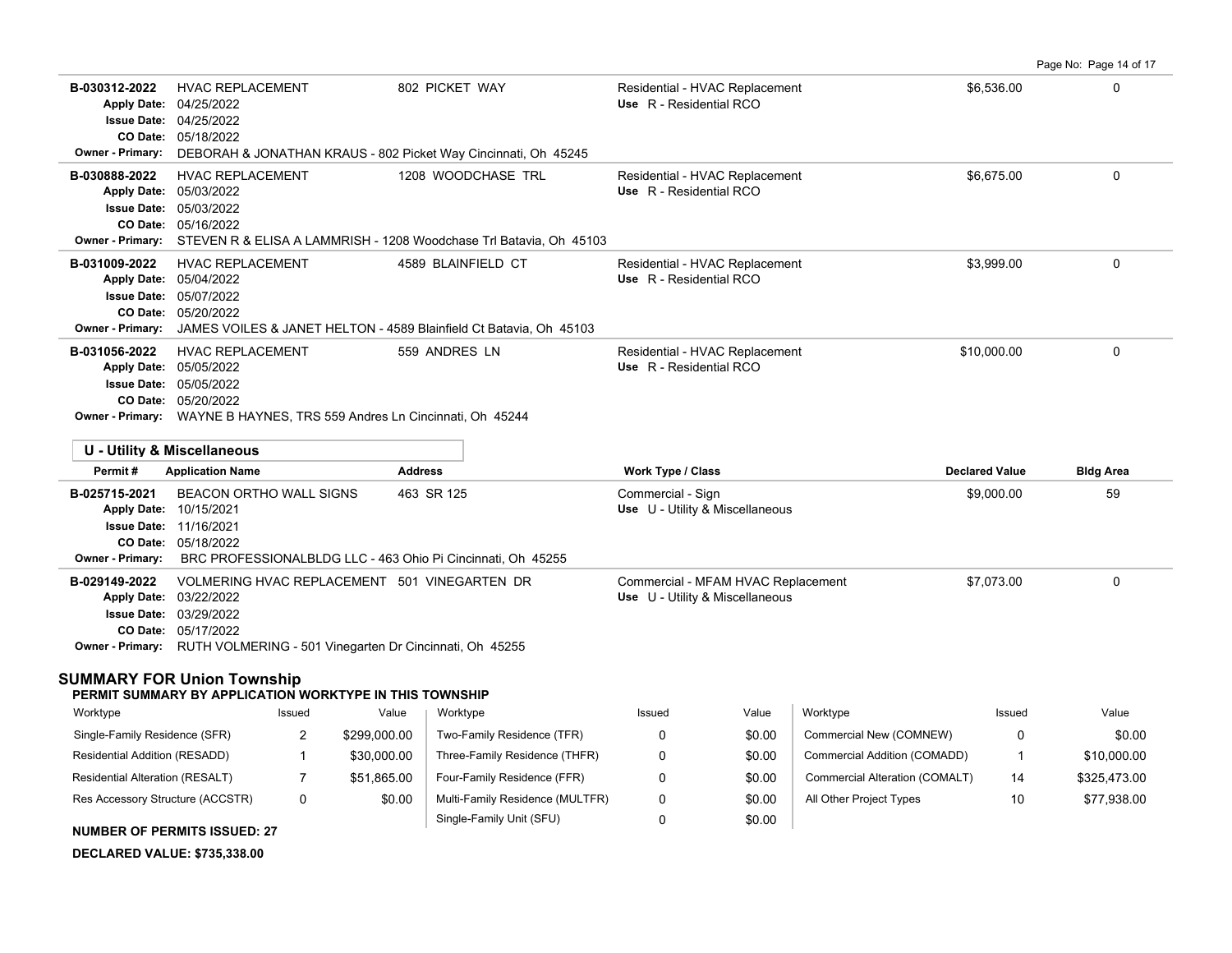# **Washington Township**

| R - Residential RCO |                                                                                                           |                                                                                |                                                                     |                       |                  |  |  |  |  |  |
|---------------------|-----------------------------------------------------------------------------------------------------------|--------------------------------------------------------------------------------|---------------------------------------------------------------------|-----------------------|------------------|--|--|--|--|--|
| Permit#             | <b>Application Name</b>                                                                                   | <b>Address</b>                                                                 | <b>Work Type / Class</b>                                            | <b>Declared Value</b> | <b>Bldg Area</b> |  |  |  |  |  |
| B-029644-2022       | ELECTRIC SERVICE                                                                                          | 4319 SR 743                                                                    | Residential - Electric Service Upgrade                              | \$750.00              |                  |  |  |  |  |  |
|                     | Apply Date: 04/11/2022                                                                                    |                                                                                | Use R - Residential RCO                                             |                       |                  |  |  |  |  |  |
|                     | <b>Issue Date: 04/22/2022</b>                                                                             |                                                                                |                                                                     |                       |                  |  |  |  |  |  |
|                     | CO Date: 05/20/2022                                                                                       |                                                                                |                                                                     |                       |                  |  |  |  |  |  |
|                     |                                                                                                           | Owner - Primary: RICHARD & RHONDA ONEY - 4319 State Route 743 Moscow, Oh 45153 |                                                                     |                       |                  |  |  |  |  |  |
| B-031323-2022       | ELECTRIC UPGRADE                                                                                          |                                                                                | 905 NEVILLE PENN SCHOOLHOUSE Residential - Electric Service Upgrade | \$7,000.00            |                  |  |  |  |  |  |
|                     | Apply Date: 05/10/2022                                                                                    |                                                                                | Use R - Residential RCO                                             |                       |                  |  |  |  |  |  |
|                     | <b>Issue Date: 05/10/2022</b>                                                                             |                                                                                |                                                                     |                       |                  |  |  |  |  |  |
|                     | <b>CO Date: 05/20/2022</b>                                                                                |                                                                                |                                                                     |                       |                  |  |  |  |  |  |
|                     | <b>Owner - Primary:</b> STEVEN & JILLIAN STINCHCOMBE - 905 Neville Penn Schoolhouse Rd Felicity, Oh 45120 |                                                                                |                                                                     |                       |                  |  |  |  |  |  |
|                     | U - Utility & Miscellaneous                                                                               |                                                                                |                                                                     |                       |                  |  |  |  |  |  |

| Permit#       | <b>Application Name</b>                                                                 | <b>Address</b> | <b>Work Type / Class</b>        | <b>Declared Value</b> | <b>Bldg Area</b> |
|---------------|-----------------------------------------------------------------------------------------|----------------|---------------------------------|-----------------------|------------------|
| B-028710-2022 | THE LANDING @ BEAR CRK MTR H 2431 US 52                                                 |                | Commercial - Alteration         | \$500.00              |                  |
|               | <b>Apply Date: 03/08/2022</b>                                                           |                | Use U - Utility & Miscellaneous |                       |                  |
|               | <b>Issue Date: 03/09/2022</b>                                                           |                |                                 |                       |                  |
|               | <b>CO Date: 05/18/2022</b>                                                              |                |                                 |                       |                  |
|               | Owner - Primary: RECTERRA FUND 2 LLC - 7672 Montgomery Rd, Apt 221 Cincinnati, Oh 45236 |                |                                 |                       |                  |
|               |                                                                                         |                |                                 |                       |                  |

### **SUMMARY FOR Washington Township**

#### **PERMIT SUMMARY BY APPLICATION WORKTYPE IN THIS TOWNSHIP**

| Worktype                           | Issued | Value      | Worktype                        | Issued | Value  | Worktype                       | Issued | Value    |
|------------------------------------|--------|------------|---------------------------------|--------|--------|--------------------------------|--------|----------|
| Single-Family Residence (SFR)      |        | \$0.00     | Two-Family Residence (TFR)      |        | \$0.00 | Commercial New (COMNEW)        |        | \$0.00   |
| Residential Addition (RESADD)      |        | \$0.00     | Three-Family Residence (THFR)   |        | \$0.00 | Commercial Addition (COMADD)   |        | \$0.00   |
| Residential Alteration (RESALT)    |        | \$7.750.00 | Four-Family Residence (FFR)     |        | \$0.00 | Commercial Alteration (COMALT) |        | \$500.00 |
| Res Accessory Structure (ACCSTR)   |        | \$0.00     | Multi-Family Residence (MULTFR) |        | \$0.00 | All Other Project Types        |        | \$0.00   |
| <b>NUMBER OF PERMITS ISSUED: 3</b> |        |            | Single-Family Unit (SFU)        |        | \$0.00 |                                |        |          |

**DECLARED VALUE: \$8,250.00**

## **Williamsburg Township**

| R - Residential RCO     |                                                                         |                   |                         |                       |                  |  |  |
|-------------------------|-------------------------------------------------------------------------|-------------------|-------------------------|-----------------------|------------------|--|--|
| Permit#                 | <b>Application Name</b>                                                 | <b>Address</b>    | Work Type / Class       | <b>Declared Value</b> | <b>Bldg Area</b> |  |  |
| B-029302-2022           | <b>DECK</b>                                                             | 4381 MC KEEVER RD | Residential - Addition  | \$20,000.00           | 640              |  |  |
|                         | Apply Date: 03/28/2022                                                  |                   | Use R - Residential RCO |                       |                  |  |  |
|                         | <b>Issue Date: 03/30/2022</b>                                           |                   |                         |                       |                  |  |  |
|                         | <b>CO Date: 05/19/2022</b>                                              |                   |                         |                       |                  |  |  |
| <b>Owner - Primary:</b> | NICHOLAS R & APRIL J EGBERT - 4381 Mckeever Pike Williamsburg, Oh 45176 |                   |                         |                       |                  |  |  |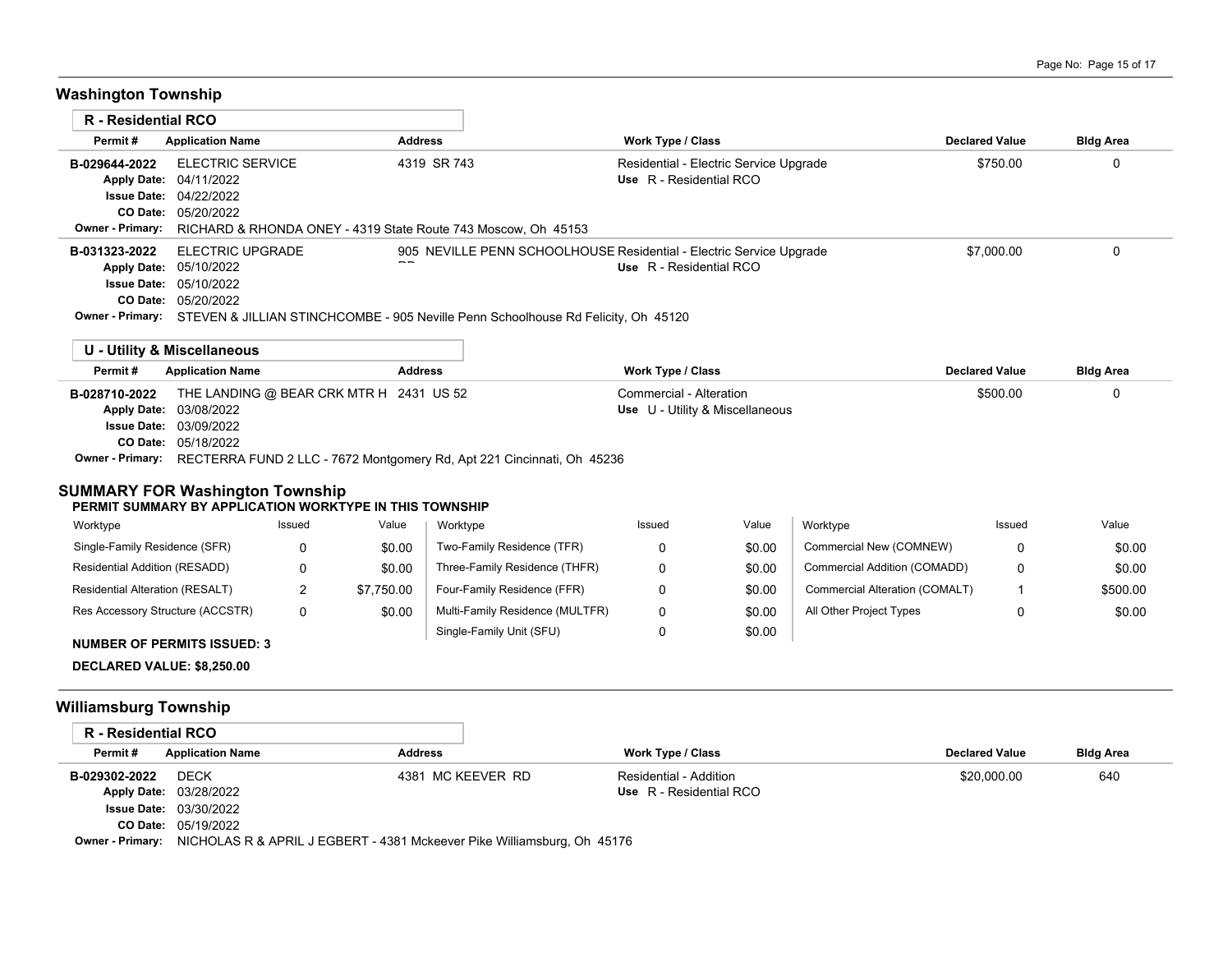## **SUMMARY FOR Williamsburg Township**

**PERMIT SUMMARY BY APPLICATION WORKTYPE IN THIS TOWNSHIP**

| Worktype                         | Issued | Value       | Worktype                        | Issued | Value  | Worktype                       | Issued | Value  |
|----------------------------------|--------|-------------|---------------------------------|--------|--------|--------------------------------|--------|--------|
| Single-Family Residence (SFR)    | 0      | \$0.00      | Two-Family Residence (TFR)      |        | \$0.00 | Commercial New (COMNEW)        |        | \$0.00 |
| Residential Addition (RESADD)    |        | \$20,000.00 | Three-Family Residence (THFR)   |        | \$0.00 | Commercial Addition (COMADD)   | 0      | \$0.00 |
| Residential Alteration (RESALT)  |        | \$0.00      | Four-Family Residence (FFR)     |        | \$0.00 | Commercial Alteration (COMALT) | 0      | \$0.00 |
| Res Accessory Structure (ACCSTR) | 0      | \$0.00      | Multi-Family Residence (MULTFR) |        | \$0.00 | All Other Project Types        |        | \$0.00 |
| MUMBER OF BERMITS ISSUED. 4      |        |             | Single-Family Unit (SFU)        |        | \$0.00 |                                |        |        |

## **NUMBER OF PERMITS ISSUED: 1**

**DECLARED VALUE: \$20,000.00**

## **Williamsburg Village**

| R - Residential RCO     |                               |                                                                       |                         |                       |                  |
|-------------------------|-------------------------------|-----------------------------------------------------------------------|-------------------------|-----------------------|------------------|
| Permit#                 | <b>Application Name</b>       | <b>Address</b>                                                        | Work Type / Class       | <b>Declared Value</b> | <b>Bldg Area</b> |
| B-029915-2022           | LEAN TO ADDITION              | 3710 OLD SR 32                                                        | Residential - Addition  | \$14.000.00           | 392              |
|                         | Apply Date: 04/15/2022        |                                                                       | Use R - Residential RCO |                       |                  |
|                         | <b>Issue Date: 04/26/2022</b> |                                                                       |                         |                       |                  |
|                         | <b>CO Date: 05/18/2022</b>    |                                                                       |                         |                       |                  |
| <b>Owner - Primary:</b> |                               | DAN & CHERYL COLONEL - 3710 Old State Route 32 Williamsburg, Oh 45176 |                         |                       |                  |

### **SUMMARY FOR Williamsburg Village**

#### **PERMIT SUMMARY BY APPLICATION WORKTYPE IN THIS TOWNSHIP**

| Worktype                         | Issued | Value       | Worktype                        | Issued | Value  | Worktype                       | Issued | Value  |
|----------------------------------|--------|-------------|---------------------------------|--------|--------|--------------------------------|--------|--------|
| Single-Family Residence (SFR)    |        | \$0.00      | Two-Family Residence (TFR)      |        | \$0.00 | Commercial New (COMNEW)        |        | \$0.00 |
| Residential Addition (RESADD)    |        | \$14,000.00 | Three-Family Residence (THFR)   |        | \$0.00 | Commercial Addition (COMADD)   | 0      | \$0.00 |
| Residential Alteration (RESALT)  |        | \$0.00      | Four-Family Residence (FFR)     |        | \$0.00 | Commercial Alteration (COMALT) | 0      | \$0.00 |
| Res Accessory Structure (ACCSTR) | 0      | \$0.00      | Multi-Family Residence (MULTFR) |        | \$0.00 | All Other Project Types        |        | \$0.00 |
|                                  |        |             | Single-Family Unit (SFU)        |        | \$0.00 |                                |        |        |

## **NUMBER OF PERMITS ISSUED: 1**

**DECLARED VALUE: \$14,000.00**

#### **Summary For CLERMONT COUNTY PERMIT SUMMARY BY APPLICATION WORKTYPE IN THIS COUNTY**

| Worktype                         | Issued | Value          | Worktype                        | Issued | Value  | Worktype                       | Issued | Value        |
|----------------------------------|--------|----------------|---------------------------------|--------|--------|--------------------------------|--------|--------------|
| Single-Family Residence (SFR)    |        | \$2.804.383.00 | Two-Family Residence (TFR)      |        | \$0.00 | Commercial New (COMNEW)        | 0      | \$0.00       |
| Residential Addition (RESADD)    |        | \$84,000.00    | Three-Family Residence (THFR)   |        | \$0.00 | Commercial Addition (COMADD)   |        | \$10,000.00  |
| Residential Alteration (RESALT)  | 35     | \$359,226.19   | Four-Family Residence (FFR)     |        | \$0.00 | Commercial Alteration (COMALT) | 25     | \$414,073.00 |
| Res Accessory Structure (ACCSTR) | ∠      | \$53,000.00    | Multi-Family Residence (MULTFR) |        | \$0.00 | All Other Project Types        | 28     | \$342,831.25 |
|                                  |        |                | Single-Family Unit (SFU)        |        | \$0.00 |                                |        |              |

**NUMBER OF PERMITS ISSUED: 76**

**DECLARED VALUE: \$3,743,682.19**